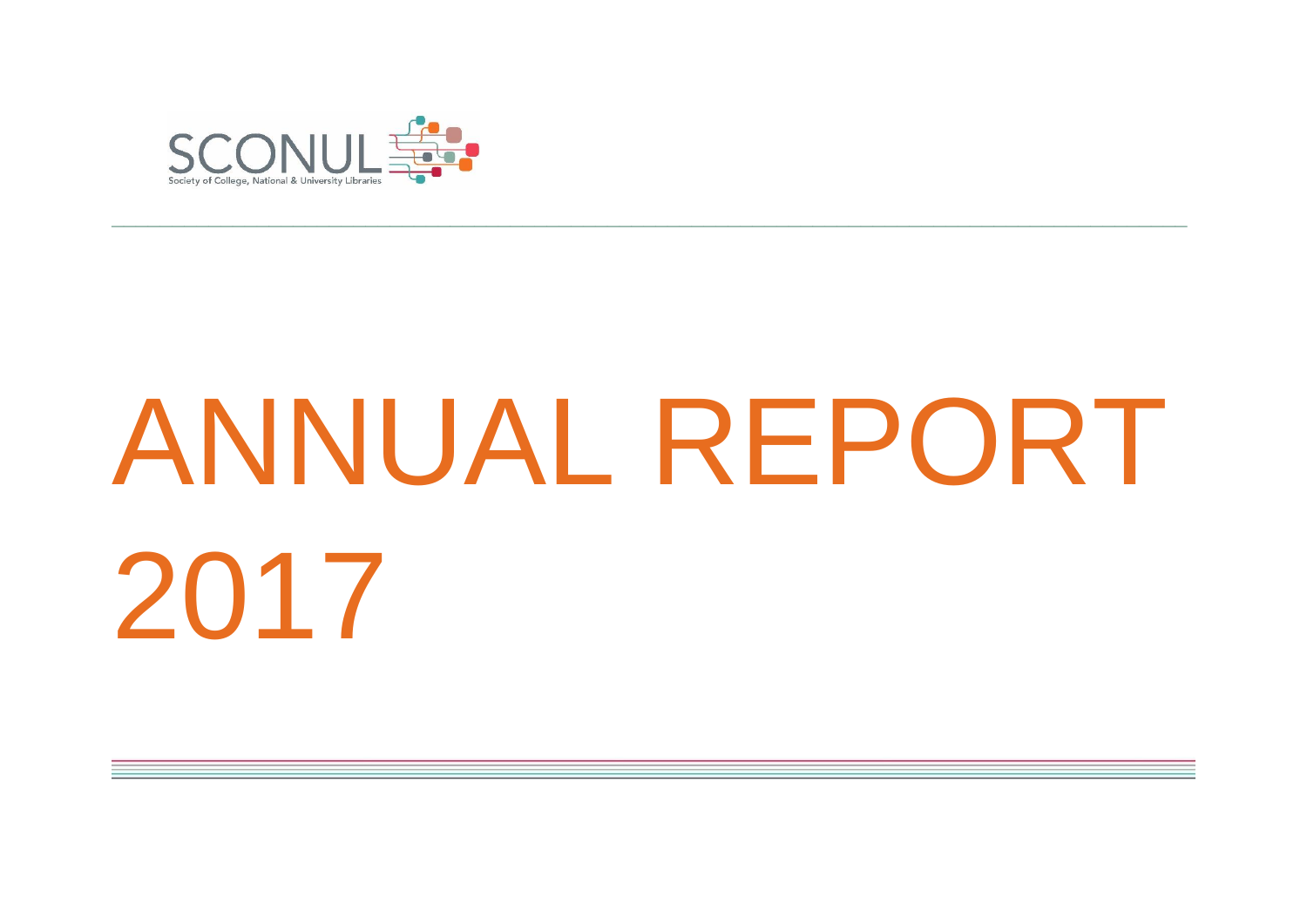# **CONTENTS**

| <b>Section</b> |                                           | Page no.                  |
|----------------|-------------------------------------------|---------------------------|
| $\overline{2}$ | Chair's introduction                      | $\overline{2}$            |
| 3              | Reference and administrative details      | $\ensuremath{\mathsf{3}}$ |
| 4              | SCONUL membership                         | 4                         |
| 6              | Report of the trustees                    | 6                         |
| $\overline{7}$ | Leadership and advocacy                   | $\overline{7}$            |
| 10             | Promoting good practice and collaboration | 11                        |
| 12             | SCONUL's partner organisations            | 13                        |
| 13             | Member services                           | 14                        |
| 15             | Structure, governance and management      | 16                        |
| 17             | Responsibilities of the trustees          | 18                        |
| 18             | Financial review                          | 19                        |
| 19             | Independent auditors' report              | 21                        |
| 22             | Statement of financial activities         | 23                        |
| 24             | <b>Balance sheet</b>                      | 25                        |
| 26             | Statement of cash flows                   | 27                        |
| 28             | Notes to the financial statements         | 29                        |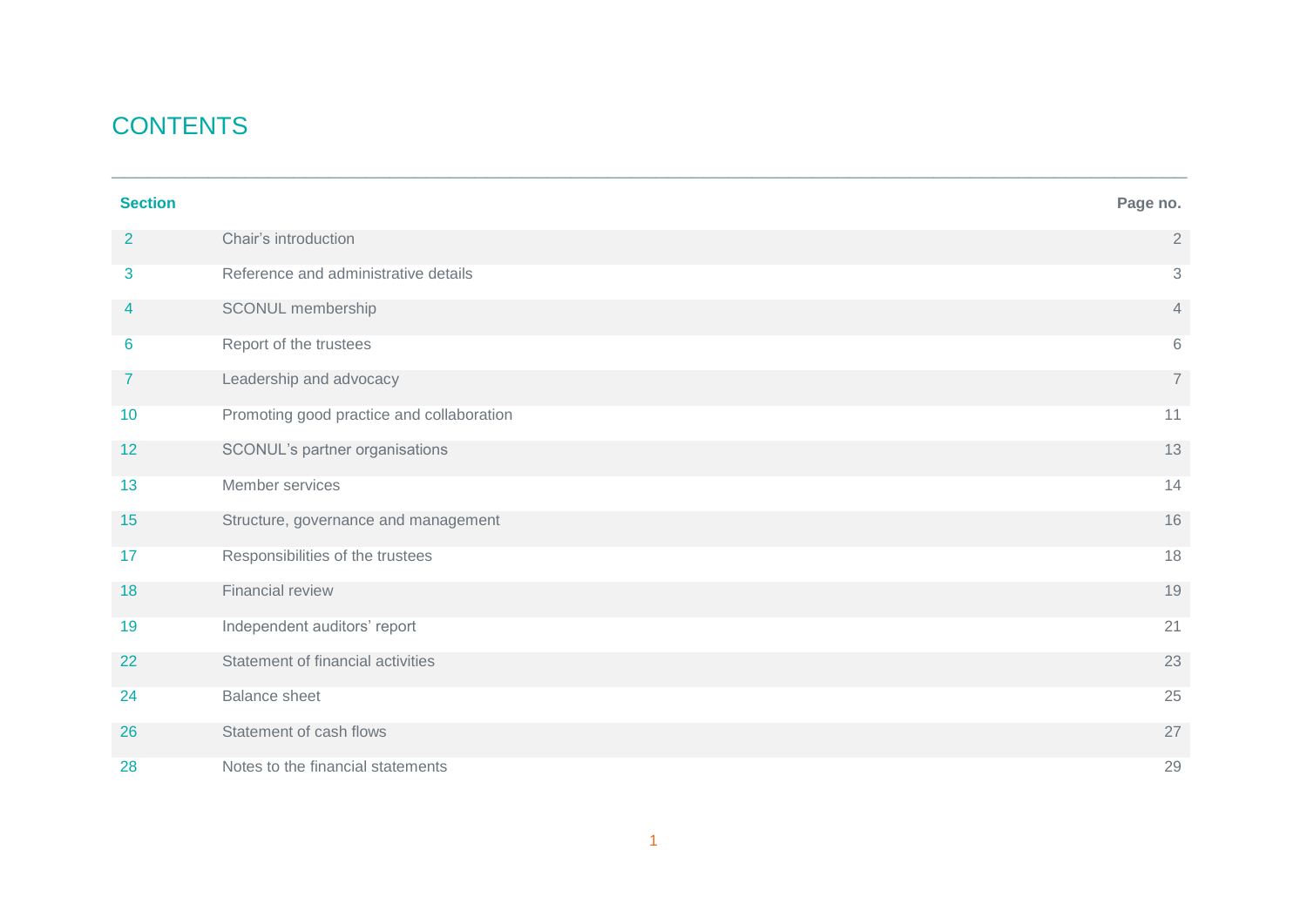## CHAIR'S INTRODUCTION



Supporting leadership is central to SCONUL's mission. Much of our work in 2017 was explicitly devoted to this end.

#### Leading libraries

We delivered a programme of events, research, analysis and new services under the heading of "Leading Libraries". The aim has been to give those heading libraries the tools and space to reflect on their own leadership challenges, and to give something back to the community through our new mentoring scheme and the Experience Exchange.

There is also plenty here for new and emerging leaders: practical support such as action learning sets and deputies and new directors groups, plus briefings and analysis to help develop their own leadership vision. For example, the research

programme provided a rich picture of the current attitudes to libraries and librarianship in the UK and internationally and is recommended reading for anyone leading a library.

A huge vote of thanks must go to the Leadership Task & Finish Group members who produced so much, so quickly on slim resources.

## Mapping the future

Library leaders are always required to balance delivering effective services now with the need to shape those services to meet the future needs of their institutions and users. A highlight of 2017 was our conference on mapping the future of the academic library, following publication of the report by the same name, which produced a farreaching conversation about our future challenges and responsibilities.

#### Effective partnerships

Our partnership with the wide range of other bodies working on similar issues makes us more effective, individually and collectively. During 2017 we built new relationships – for example with BUFDG on action learning sets, and deepened existing ones, for example working very effectively with RLUK to get our message heard on the cost of content.

#### A new strategy

This year we will be opening up new conversations about our future direction, including the shape of our strategy for 2019 – 2021. We are keen to hear from all our members via the surveys, meetings and talks which will be taking place in 2018.

Caroline Taylor, Chair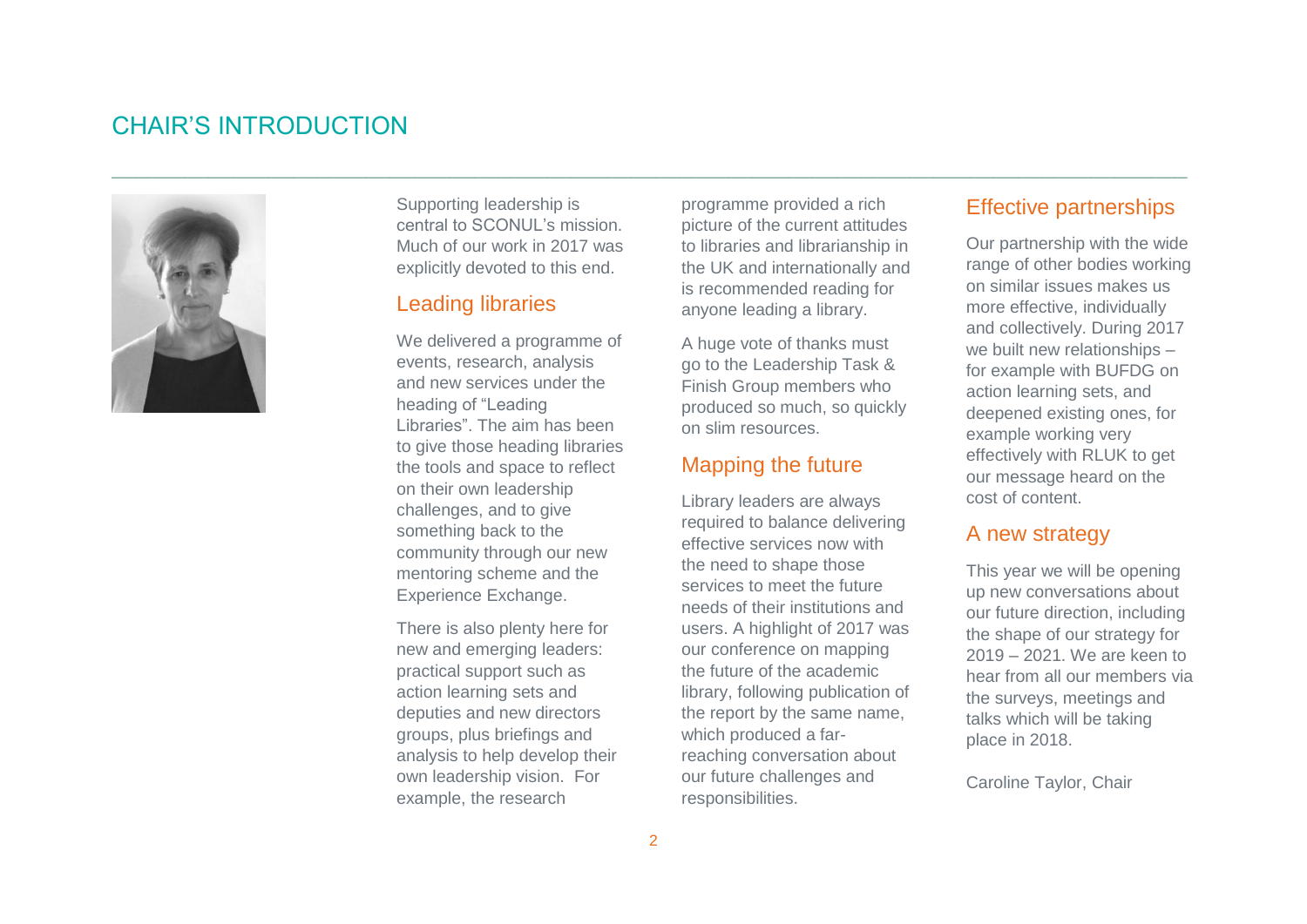# REFERENCE AND ADMINISTRATIVE INFORMATION

#### **Status**

The organisation is a charitable company limited by guarantee.

**Company number**: 01436951 **Charity number**: 278550

#### Registered Office

94 Euston Street, London NW1 9HA

#### **Trustees**

Trustees, who are also directors under company law and who served during the year and up to the date of this report were as follows:

- **Chair:** Mark Toole (resigned 21 Sept 2017);
- Caroline Taylor (elected 6 June 2017, co-opted Chair until 2018 AGM)
- **Vice-Chair:** Kitty Inglis (resigned 31 August 2017)
- Pete Ryan (elected 6 June 2017, elected Vice-Chair at EGM 8 Dec 2017)
- **Honorary Treasurer:**  Robert Hall
- Alison Baud
- Frances Boyle
- Caroline Brazier
- Roisin Gwyer
- Alison Harding (appointed 14 July 2017)
- Judith Keene
- Liz Kerr (resigned 14 July 2017)
- Gobnait O'Riordan
- Richard Parsons (coopted 5 Sept 2017)
- Christopher Pressler (coopted 13 Sept 2017)
- Steve Rose (elected 6 June 2017)
- Alison Stevenson
- John Tuck (resigned 6 June)

• Liz Waller (elected 6 June 2017)

\_\_\_\_\_\_\_\_\_\_\_\_\_\_\_\_\_\_\_\_\_\_\_\_\_\_\_\_\_\_\_\_\_\_\_\_\_\_\_\_\_\_\_\_\_\_\_\_\_\_\_\_\_\_\_\_\_\_\_\_\_\_\_\_\_\_\_\_\_\_\_\_\_\_\_\_\_\_\_\_\_\_\_\_\_\_\_\_\_

• Steve Williams (resigned 14 July 2017)

#### Bankers and Investment **Managers**

The Co-operative Bank plc PO Box 250, Delf House Southway Skelmersdale WN8 6WT

CCLA Investment Managers Limited COIF Charity Funds Senator House 85 Queen Victoria Street London EC4V 4ET

#### Auditors

Godfrey Wilson Limited Chartered accountants and statutory auditors 5th Floor Mariner House 62 Prince Street Bristol, BS1 4QD

#### **Solicitors**

Walker Morris LLP Kings Court 12 King Street Leeds LS1 2HL

#### HR advisor

WB Ranken 16 Forest Edge Buckhurst Hill Essex IG9 5AA

#### **Staff**

- **Executive Director and Company Secretary** Ann Rossiter
- **Deputy Director, Services** Amy Lloyd (until June 2017)
- **SCONUL Co-ordinator** SitMui Ng
- **Finance Assistant** Kim Hardingham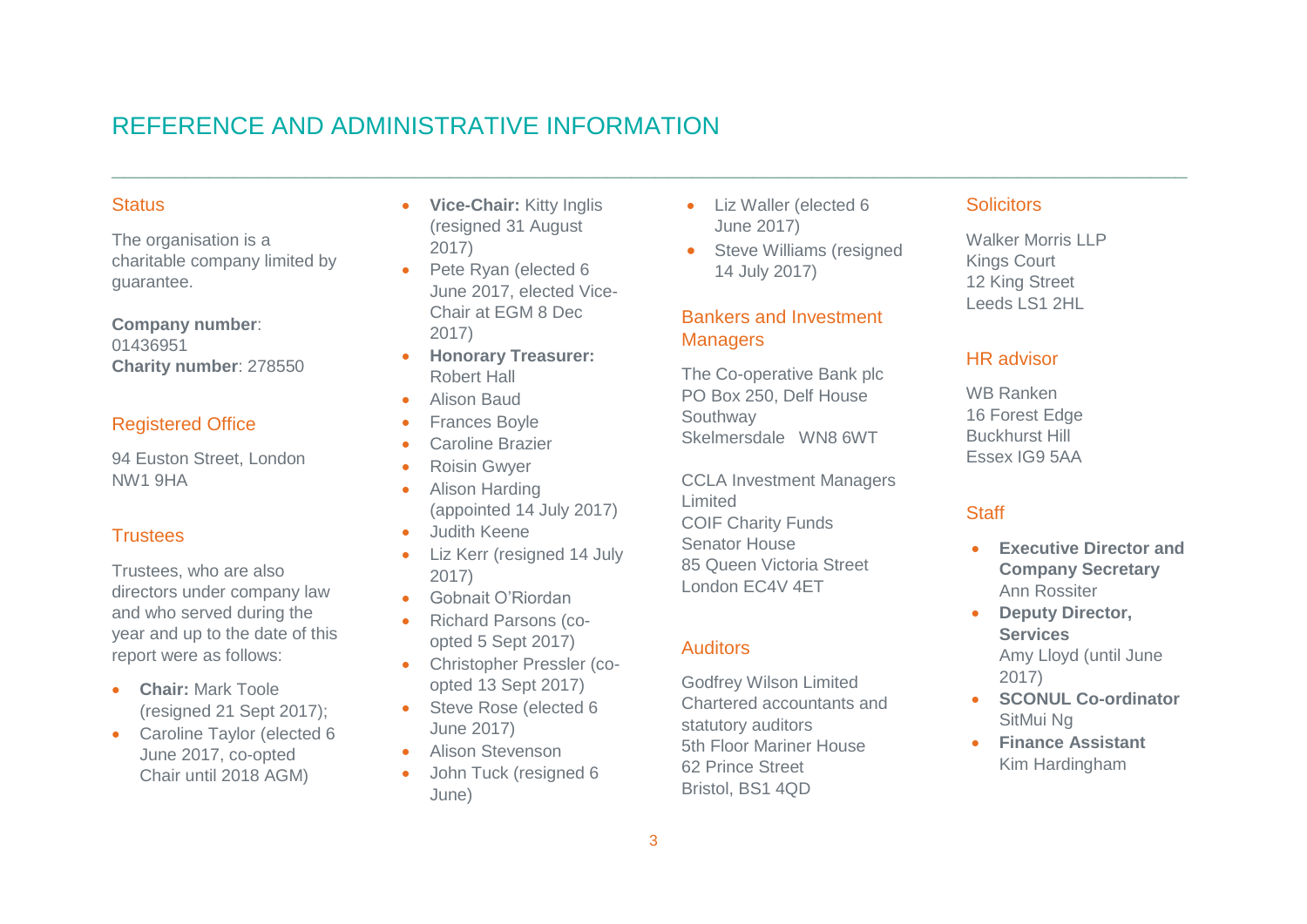## SCONUL MEMBERSHIP

Abertay University University of Aberdeen Aberystywth University University of Abertay Dundee The Arts University, **Bournemouth** Anglia Ruskin University Aston University Bangor University University of Bath Bath Spa University University of Bedfordshire Birkbeck, University of London University of Birmingham Birmingham City University Bishop Grosseteste University The British Library Bournemouth University The University of Bolton University of Bradford University of Bristol Brunel University University of Brighton University of Buckingham Buckinghamshire New University University of Cambridge Canterbury Christ Church University Cardiff University Cardiff Metropolitan University University of Chester

The Conservatoire for Dance and Drama The University of Gloucestershire City University University College Cork Courtauld Institute of Art Coventry University Cranfield University University of Cumbria University of Derby De Montfort University Dublin City University Dublin Institute of Technology University of Dundee Durham University University of East Anglia University of East London Edge Hill University University of Edinburgh Edinburgh Napier University University of Essex University of Exeter Falmouth University Glasgow Caledonian University Glasgow University The Glasgow School of Art Glyndŵr University Goldsmiths, University of London University of Greenwich Guildhall School of Music & Drama

Harper Adams University **College** University of Hertfordshire Heythrop College University of Huddersfield University of Hull Heriot-Watt University Imperial College London Institute of Cancer Research King's College London Keele University Kingston University Lancaster University Leo Baeck College Loughborough University London Business School Leeds College of Art Leeds College of Music University of Leeds University of Leicester University of Limerick University of Lincoln University of the Arts London University of Liverpool Liverpool Hope University Liverpool John Moores **University** Leeds Beckett University Leeds Trinity University London Metropolitan University London School of Economics

London School of Hygiene & Tropical Medicine Liverpool School of Tropical Medicine The University of Manchester Middlesex University Manchester Metropolitan **University** Newcastle University Newman University National Library of Ireland National Library of Scotland National Library of Wales University of Nottingham Northumbria University Norwich University of the Arts Nottingham Trent University National University of Ireland, Galway National University of Ireland, Maynooth The Open University Oxford Brookes University Oxford University University of the West of **Scotland** University of Plymouth University of Portsmouth Queen Margaret University Queen Mary, University of London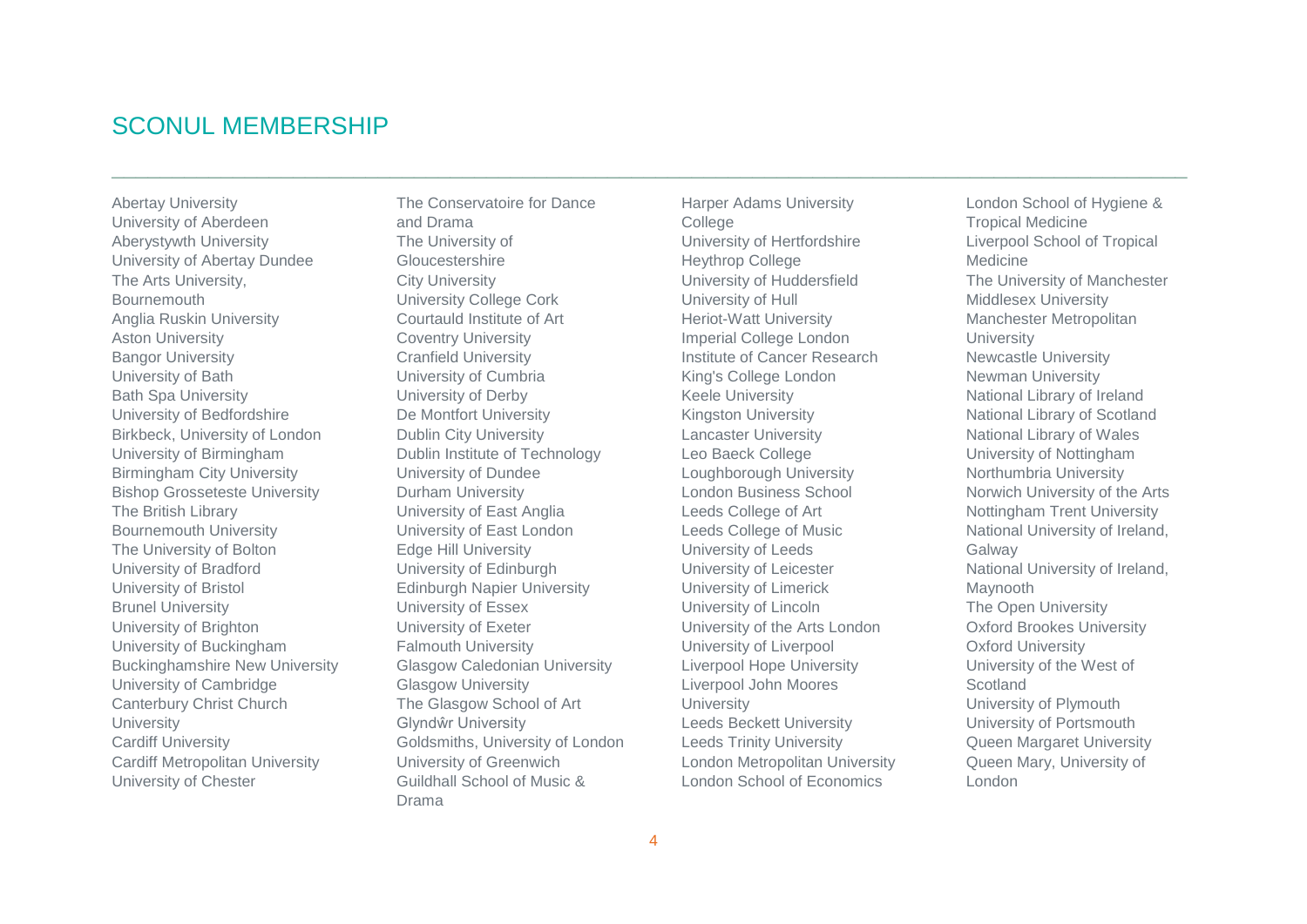## SCONUL MEMBERSHIP

Queen's University of Belfast Ravensbourne Royal Agricultural University Royal Central School of Speech & Drama Royal College of Art Royal College of Music Royal College of Physicians and Surgeons of Glasgow Royal College of Surgeons in Ireland University of Reading Regent's University London Robert Gordon University Royal Holloway, University of London Royal Institute of British **Architects** Royal Northern College of Music Roehampton University Rose Bruford College

The Royal College of Surgeons of England Royal Conservatoire of Scotland The Royal Veterinary College Royal Welsh College of Music and Drama **SRUC** Salford University London South Bank University St George's University of London University of Sheffield Sheffield Hallam University University for the Creative Arts School of Oriental and African **Studies** University of South Wales Southampton Solent University University of Southampton Staffordshire University University of St Andrews University of Stirling

University of St Mark & St John St Mary's University St Mary's University College Belfast University of Strathclyde University of Sunderland University of Surrey University of Sussex Swansea University **Tate** University of Wales Trinity Saint David Trinity College Dublin Trinity Laban University of Teesside University of West London University of Chichester University College Birmingham University College Dublin UCL University of Central Lancashire

The University of Northampton York St John University University Campus Suffolk University of Highlands and **Islands** University of Kent University of London University of Ulster University of the West of England, Bristol University of Warwick Wellcome Library University of Westminster University of Winchester University of Wolverhampton University of Worcester Writtle College University of York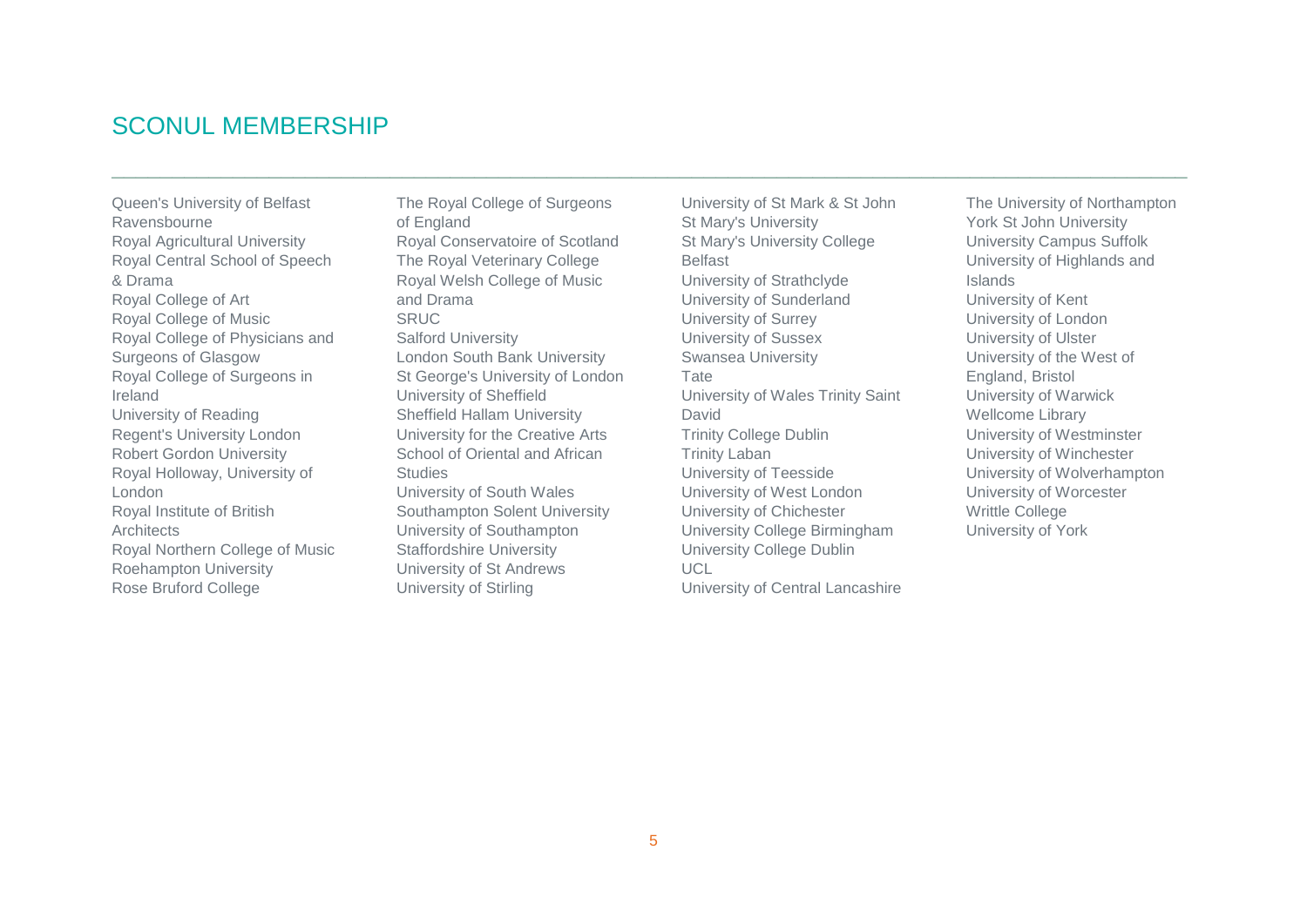# REPORT OF THE TRUSTEES

The trustees present their report and the audited financial statements for the year ended 31 December 2017. Reference and administrative information set out on page 3 forms part of this report. The financial statements comply with current statutory requirements, the memorandum and articles of association and the Statement of Recommended Practice - Accounting and Reporting by Charities (effective January 2015).

\_\_\_\_\_\_\_\_\_\_\_\_\_\_\_\_\_\_\_\_\_\_\_\_\_\_\_\_\_\_\_\_\_\_\_\_\_\_\_\_\_\_\_\_\_\_\_\_\_\_\_\_\_\_\_\_\_\_\_\_\_\_\_\_\_\_\_\_\_\_\_\_\_\_\_\_\_\_\_\_\_\_\_\_\_\_\_\_\_

As a charity, SCONUL has a set of core aims (our "charitable objects"). The Executive Board has referred to the Charity Commission's guidance on public benefit when reviewing SCONUL's aims and objectives and in planning future activities. Identifiable public benefits arose during 2017 from the work described below, highlights of which were:

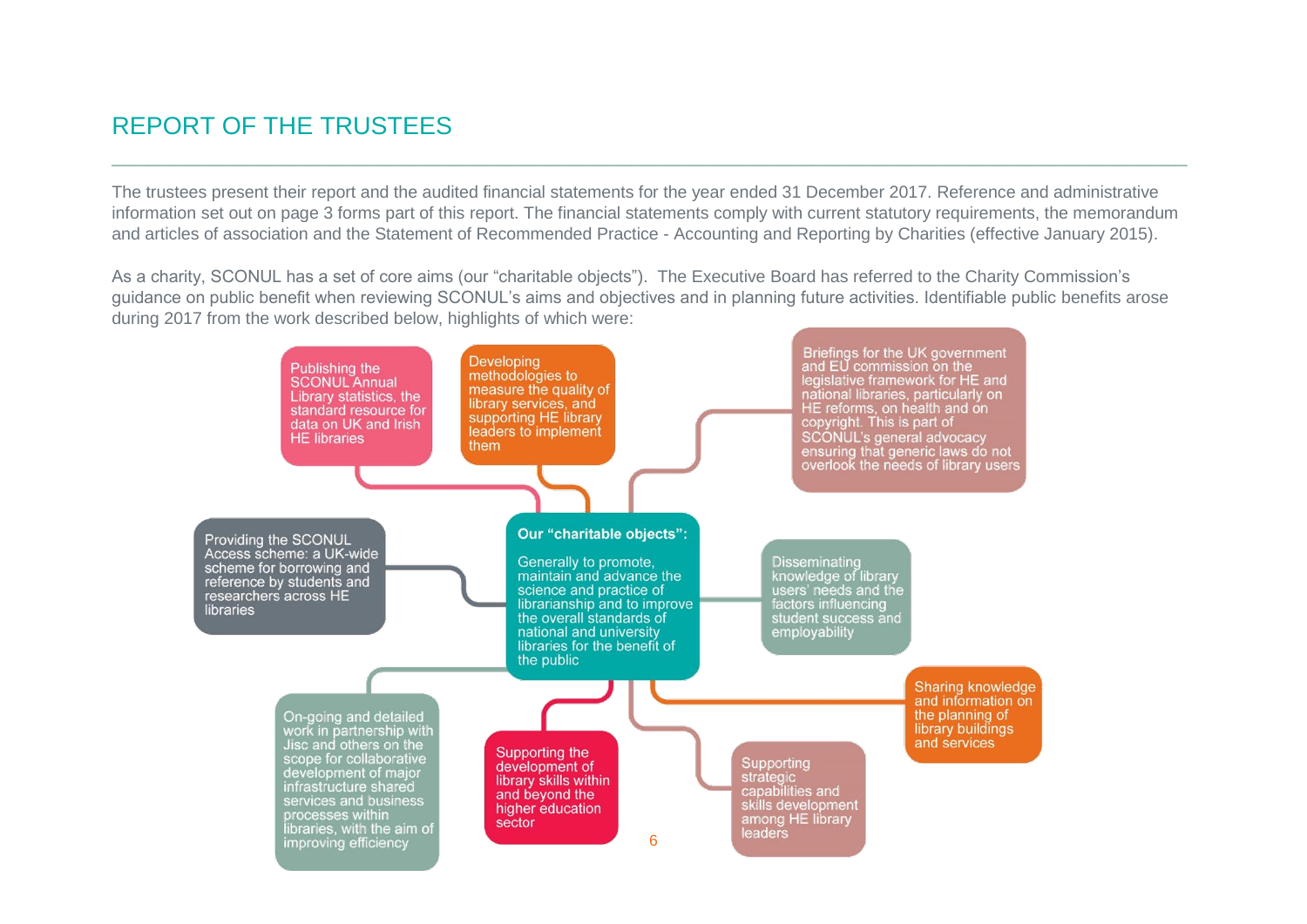## Leadership development

SCONUL's support for the development of leadership skills within our sector is an important part of our remit, and discussions during the development of our current strategy indicated that there was an appetite from members for more support in this area. In response, SCONUL established a Task & Finish Group to commission work and develop new services.

In 2017 the group delivered our "Leading Libraries" programme which undertook research, delivered briefings and new services, including an interactive tool on the SCONUL website [\(https://www.sconul.ac.uk/pag](https://www.sconul.ac.uk/page/leading-libraries) [e/leading-libraries\)](https://www.sconul.ac.uk/page/leading-libraries) to help staff at member institutions navigate the range of support

on offer for their leadership development.

As a result of the group's work, emerging leaders are able to join an Action Learning Set alongside colleagues from other professional services, including estates, finance, HR and IT, providing a powerful development experience. They can also join one of SCONUL's deputies groups, which give an opportunity for sharing best practice and problem solving experience with peers.

Emerging and newly established leaders are the main target audience for SCONUL's new mentoring scheme which was developed by the Task & Finish Group during 2017.

Research commissioned by the group provides an opportunity to members to deepen their understanding of, and respond to, the leadership challenges the sector faces. This looked at leadership in uncertain times, at how libraries and librarians are viewed by those leading their institutions and at the international picture on library leadership.

Established and newly emerging leaders are also able to use a new service: "the Experience Exchange Register" and to use the directory of leadership courses produced by the group to expand their range of personal CPD options.

Aspiring leaders in the SCONUL community can deepen their knowledge of the strategic issues for libraries though signing up to our discussion lists, attending SCONUL events and writing for FOCUS (see page 15).

In addition, SCONUL has continued to work with the Leadership Foundation for Higher Education (now Advance HE) during 2017 in the development of its Future Professional Directors Programme and with the HEA to support our members seeking fellowship.

In 2018 we launched the SCONUL Mentoring scheme and will continue to develop the extensive range of support on offer, including a 360° tool for developing their own services.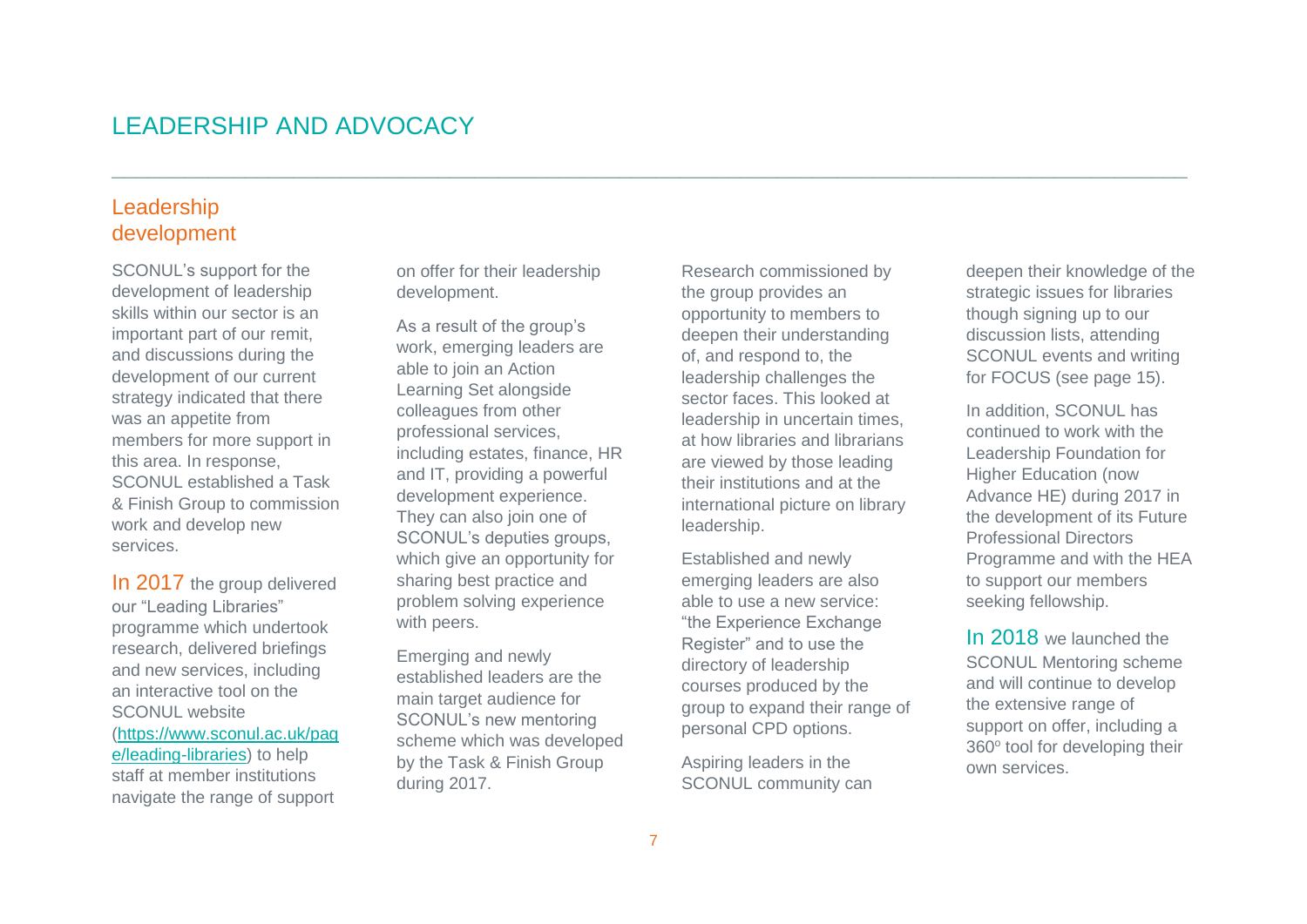#### Journals, e-books and the cost of content

Challenging publishing models which drive up the cost of journals and other content remains a central objective for SCONUL, and has been an important element of our work in 2017.

The pressure on library budgets from above-inflation price increases remains a real issue for libraries across the world. SCONUL is a member of the International Coalition of Library Consortia (ICOLC), through which we share intelligence and strategic approaches on negotiations.

In the UK, SCONUL works closely with Jisc Collections, RLUK and others and is an active member of the Jisc

Collections Content Strategy Group - the representative voice for institutions in negotiations with publishers. In 2017, priorities included the Royal Society of Chemistry and Taylor and Francis. The Executive Director also regularly briefs journalists on these issues.

This year we also worked closely with colleagues at the purchasing consortia, led by SUPC, and Jisc Collections, on the development of the ebooks tender framework, a fruitful partnership which we will be developing further.

In 2018 our Content Group will continue this work, liaising closely with Jisc Collections on individual negotiations and engaging in the public debate on the high cost of content.

## The transition to open access

SCONUL has a long-standing commitment to fostering open access to scholarly content, and in 2017, we continued to work closely with Jisc on the development of the set of services to support institutions in handling the complexities of OA related processes and payments.

SCONUL has also been a strong supporter of the UK-Scholarly Communications Licence, an open access policy mechanism which ensures researchers can retain re-use rights in their own work. SCONUL members have contributed time and effort to launch this new and important initiative.

SCONUL is a member of the UUK Open Access Coordination group and its

sub-groups where we have been arguing strongly for steps which will speed up the slow transition to open access in the UK.

In 2018 we will continue to work closely with partners on the systemic changes required to encourage and support the transition to open access and have been in discussion with members as to the most appropriate way forward for open access policy in the UK.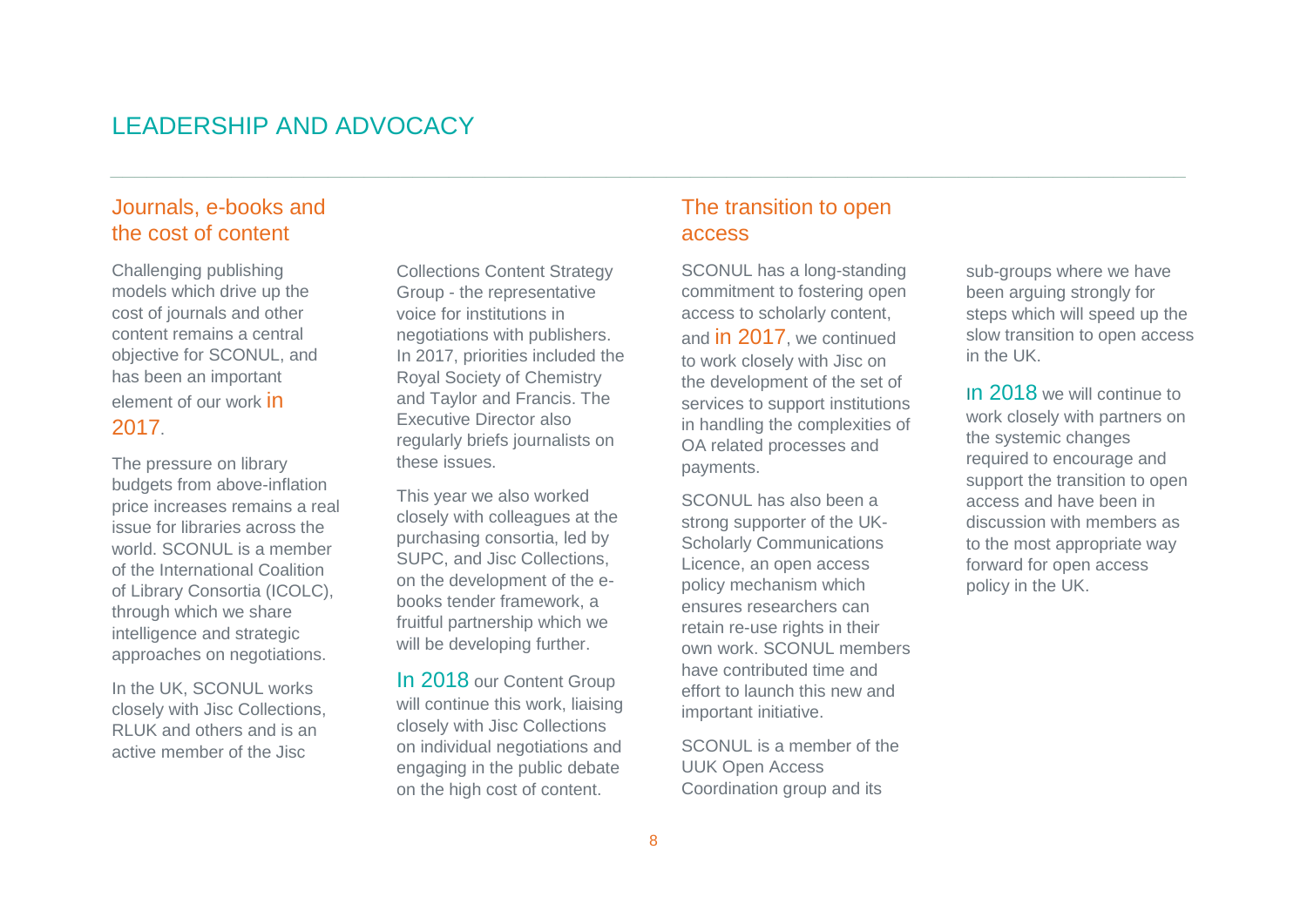## Research data management

Supporting member libraries to contribute fully to research data management within their institutions has also been a significant element of our work in 2017.

SCONUL has been collaborating with Jisc, RLUK, RUGIT and UCISA on the "Research at Risk" programme to identify and develop the systems and infrastructure that institutions will need in order to maximise the benefits of research data to research and learning. This includes sitting on the governance body overseeing the development of Jisc's Research Data Shared Service (RDSS) Management Service. Again, this work will continue in 2018.

## Copyright and intellectual property

Copyright and intellectual property law remain issues of central importance for all libraries, and in 2017 SCONUL continued to engage with government and with its members on reform, largely through the umbrella groupings Copyright for Knowledge and the Libraries and Archives Copyright Alliance (LACA).

Our aim is to present a clear set of arguments for the benefits of greater openness in scholarly communications.

The SCONUL Copyright Group, made up of experts from among the SCONUL community, also provided briefings to members on developments.

SCONUL has advocated for regulatory regimes for the UK and the EU which will allow data and text mining in the interests of academic study. This has included writing to the relevant EU Legal Affairs Committee arguing against policy changes which would limit the capacity for text and data mining.

We will continue to work closely and collaboratively with colleagues in the UK and beyond in 2018, and will continue to provide support to the community through briefings and training opportunities.

## Partnership on health libraries

The Joint SCONUL/CILIP Health and Social Care Strategy Group has continued to monitor the development of structural changes in the English NHS and to lobby to ensure that they take proper account of the role and the importance of libraries in supporting health outcomes.

In 2017 the group has maintained a watching brief on these issues and continued to share intelligence on the impact on the wide range of stakeholders represented.

In 2018 we will continue our close partnership with health librarians from all areas and respond to any developments as they arise.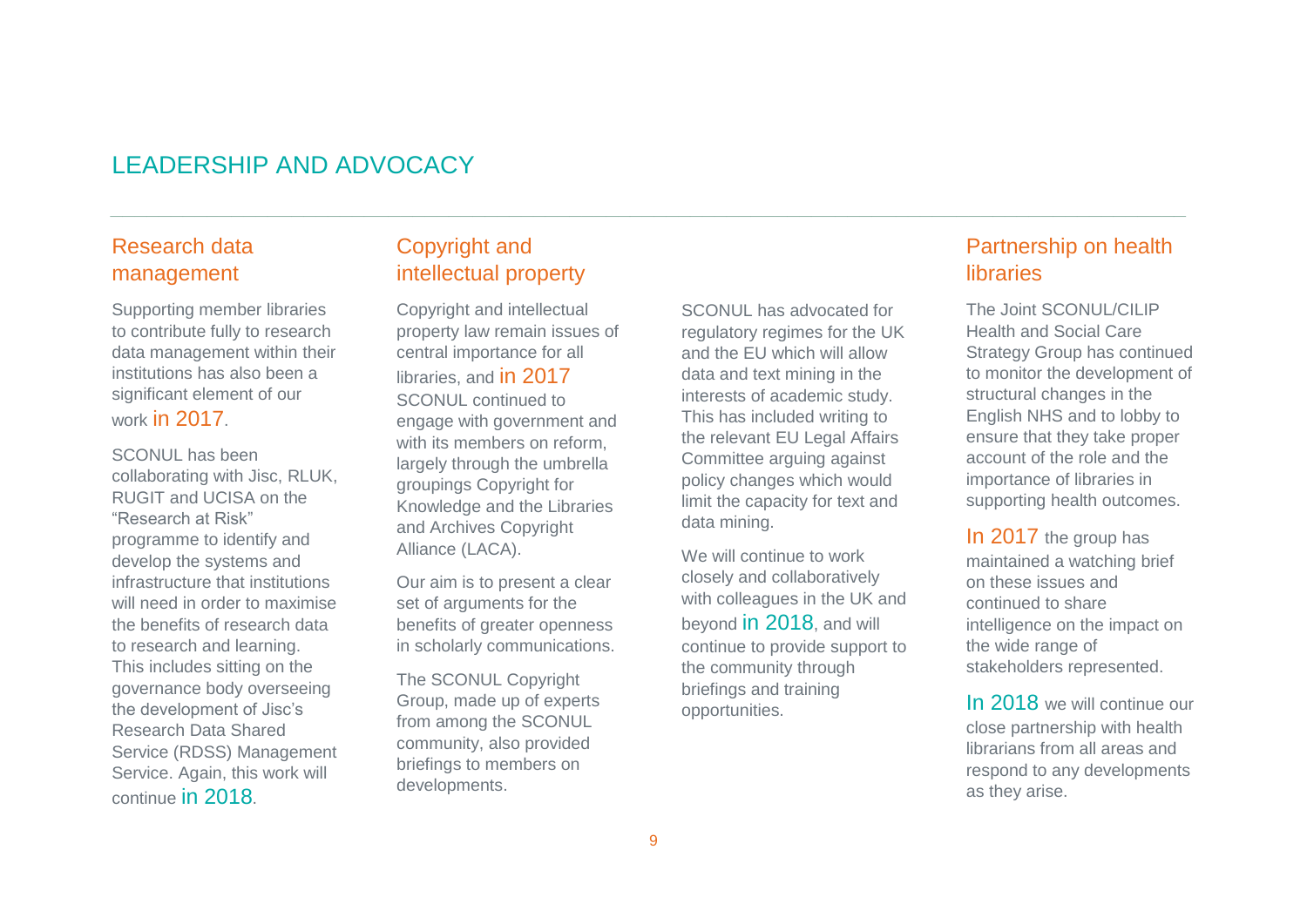## Changing policy landscape

The set of changes to the regulatory and policy landscape for English and Welsh HE which were set in train by the Bell review and the Higher Education and Research Bill continue to affect the environment in which many libraries are working, particularly with the establishment of new bodies such as UK Research and Innovation (UKRI), the Office for Students (OfS) and Advance HE.

#### In 2017 SCONUL

supported its members through sharing information and briefings on the changes and their potential impact. This included written briefings and policy alerts on issues such as the Teaching Excellence Framework (TEF), but also inviting speakers such as Alistair Jarvis, Deputy Chief Executive (now CEO) of Universities UK to talk about the purpose and nature of the changes.

In 2018, we will continue to keep members informed and provide them with an opportunity to hear HE leaders discuss how the regulatory and cultural changes will impact on institutions and their libraries at our annual summer conference. We will also be providing briefings and responding to forthcoming consultations, giving the sector a voice in the important debate about the quality of provision.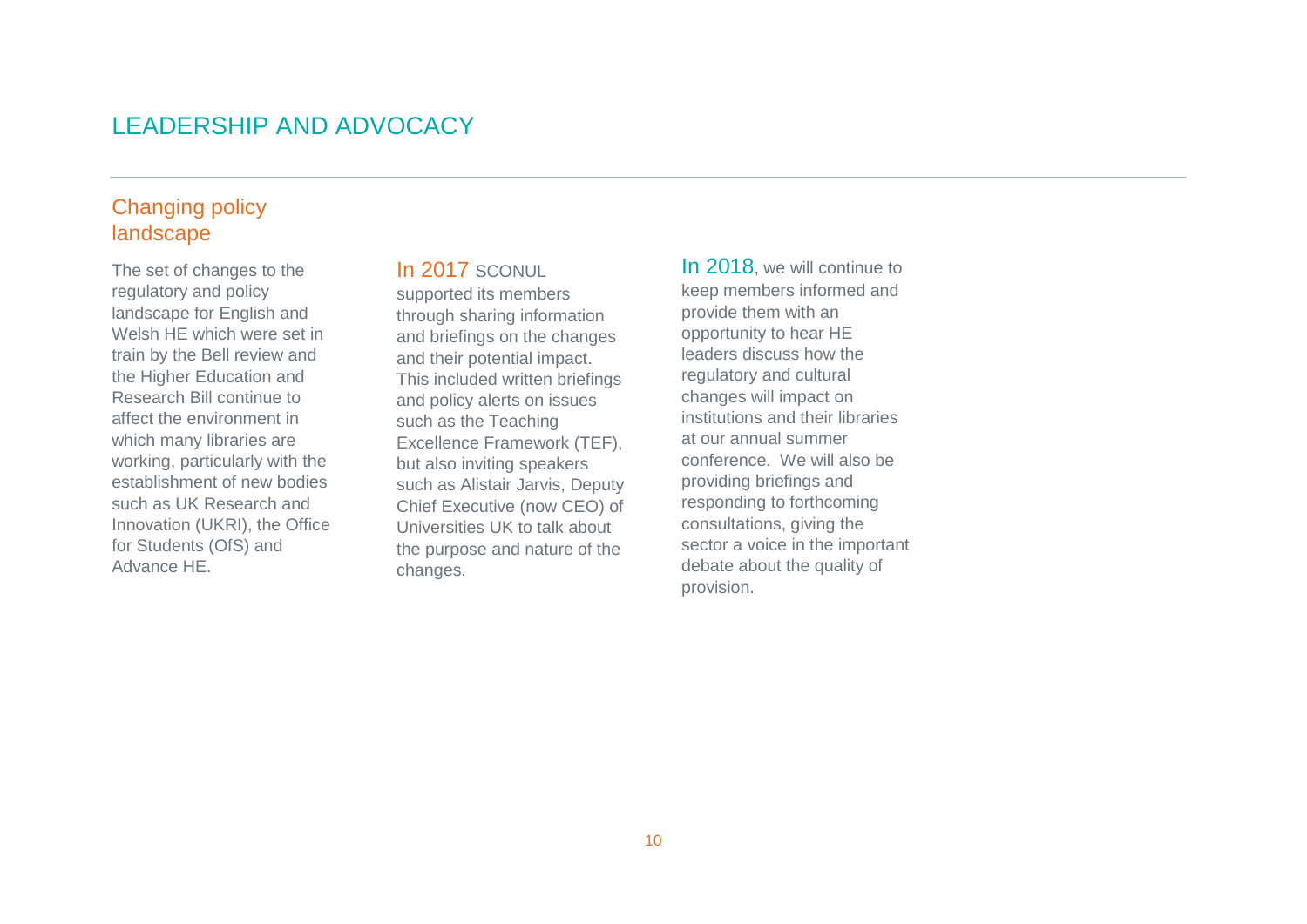# PROMOTING GOOD PRACTICE AND COLLABORATION

## Future of library services

Those leading our member libraries need to develop and prepare their services to capitalise on technological, social and policy change. Facilitating this is an important part of SCONUL's role – the potential impact of change is embedded in all aspects of SCONUL's work, including advocacy, events and intelligence sharing.

Our events programme is important in this – it provides opportunities for members to meet one another and to take part in discussions on these issues.

In 2017 SCONULL's summer conference explored drivers for change, including the broad policy framework, but also key technological trends.

We explored the same issues in an in-depth, detailed way through a report, "Mapping the Future of the Academic Library", commissioned from the University of Sheffield's Information School, and an associated event which allowed members the time and space to explore the themes and questions it raised in more detail.

In 2018 we will be initiating new work in this area, including looking at the drivers for the shift to digital; the changing workforce needs of academic libraries and the future of e-books.

#### Benchmarking and trend analysis

\_\_\_\_\_\_\_\_\_\_\_\_\_\_\_\_\_\_\_\_\_\_\_\_\_\_\_\_\_\_\_\_\_\_\_\_\_\_\_\_\_\_\_\_\_\_\_\_\_\_\_\_\_\_\_\_\_\_\_\_\_\_\_\_\_\_\_\_\_\_\_\_\_\_\_\_\_\_\_\_\_\_\_\_\_\_\_\_\_

Our annual statistics are an important benchmarking tool for libraries in their quest to understand and demonstrate their value and impact and improve their services.

In 2017 we produced an analysis of developing trends in the roles within the library over the preceding decade across the SCONUL membership and undertook an analysis of library National Student Survey (NSS) data to help members benchmark their performance.

In 2018 we will produce a similar analysis document, this time looking at the changing nature of usage of libraries – both of physical space and resources.

## Space planning and design

We share good practice on space planning through members' contributions to the Designing Libraries website, which provides detailed information for anyone involved in planning new buildings or refurbishments. We are members of the Advisory Board of the Community Interest Company overseeing the site.

In 2017 we worked with partners from across a range of disciplines on further research, including case studies, taking forward the findings from the UK HE Learning Spaces Toolkit.

In 2018 we are undertaking preparatory work for the next SCONUL Library Design Awards which will be held in 2019.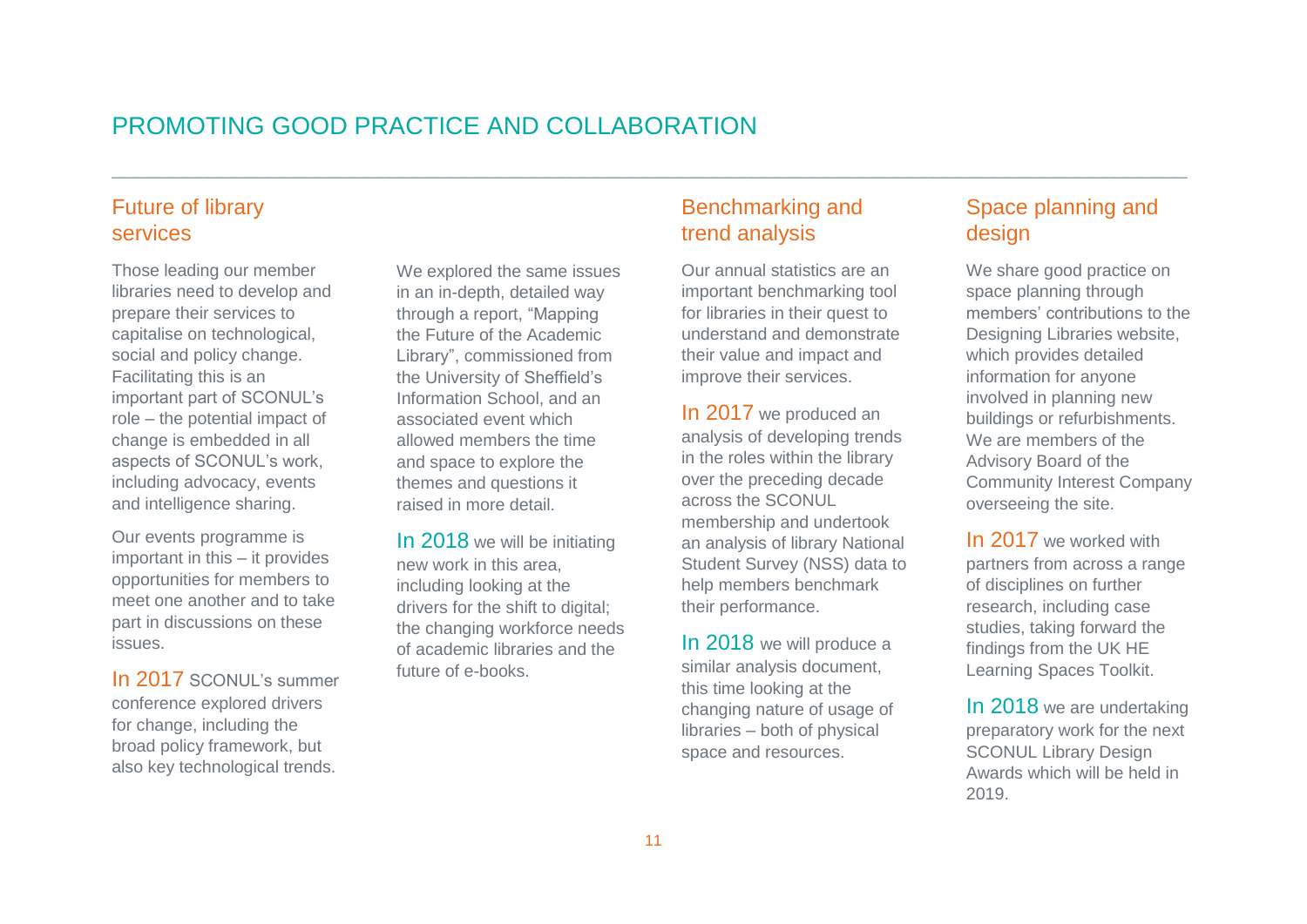# PROMOTING GOOD PRACTICE AND COLLABORATION

#### Shared services

SCONUL continues to be heavily involved in the shared services arena and works closely with Jisc to identify and scope new services through our Collaboration Strategy Group and other working groups.

We provide governance and advice on the development of existing areas of work as well as making recommendations for future initiatives.

#### In 2017, SCONUL

continued to work closely with Jisc on the development of proposals for the National Bibliographic Knowledgebase, on the Research at Risk project, and on their suite of OA support services.

In 2018 we will continue to take forward our plans for a National Digital Library for the UK HE as a strategic intervention into the discussion about the future needs of the sector and the development of existing and new services.

## **Monographs**

\_\_\_\_\_\_\_\_\_\_\_\_\_\_\_\_\_\_\_\_\_\_\_\_\_\_\_\_\_\_\_\_\_\_\_\_\_\_\_\_\_\_\_\_\_\_\_\_\_\_\_\_\_\_\_\_\_\_\_\_\_\_\_\_\_\_\_\_\_\_\_\_\_\_\_\_\_\_\_\_\_\_\_\_\_\_\_\_\_

SCONUL has continued to work with partners on the HEFCE-funded UK Research Reserve (UKRR) project as it moved into its next phase and is a contributor to the National Monograph Steering Group. In 2017 a feasibility study funded jointly by SCONUL, RLUK and others was published. This looked at the international picture on collaborative storage and what lessons this has for the UK.

In 2018, we will be working closely with RLUK, Jisc and other partners to take this conversation forward and to collaborate on relevant projects including the National Bibliographic Knowledgebase.

## **EThOS**

SCONUL continues to support the development of EThOS (Electronic Theses Online Service) which delivers a 'single point of access' where researchers the world over can access theses produced by UK doctoral students.

The Executive Director is a member of the EThOS Advisory Board and helps shape the development of the service to meet the needs of the UK higher education library community.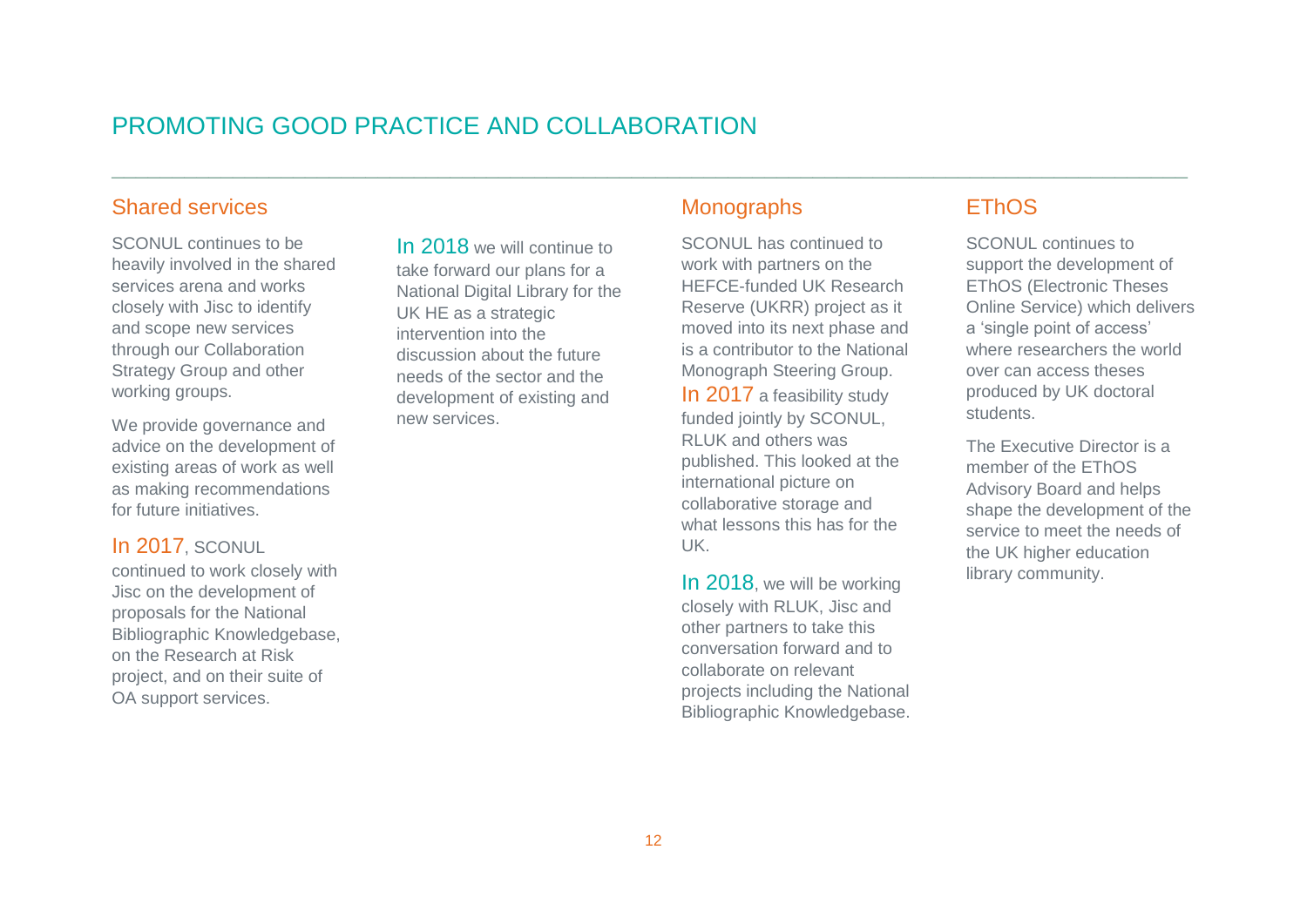## SCONUL's partner organisations

Our partner organisations during 2017 included:

- Amosshe, the Student Services Organisation
- Association for Heads of University Administration (AHUA)
- Association for Research Managers and Administrators (ARMA)
- The British Library
- British Universities Finance Directors Group (BUFDG)
- Chartered Institute of Library and Information Professionals (CILIP)
- Consortium of National and University Libraries (CONUL), Ireland
- Copyright for Knowledge
- **COUNTER**
- Designing Libraries
- EThOS, the e-theses online service
- Higher Education Academy (HEA)
- Higher Education Statistics Agency (HESA)
- International Federation of Library Associations (ILFA)
- Jisc and Jisc Collections
- Knowledge Quarter
- The Libraries and Archives Copyright Alliance (LACA)
- **•** Leadership Foundation for Higher Education
- The M25 Consortium of Academic Libraries
- The Mercian **Collaboration**
- The Northern **Collaboration**
- North West Academic Libraries
- OCLC
- Research Councils UK (RCUK)
- Research Libraries UK (RLUK)
- Russell Universities Group of IT Directors (RUGIT)
- **SCHOMS**
- Scottish Confederation of University and Research Libraries (SCURL)
- **Share the Vision**
- **Southern Universities** Purchasing Consortium (SUPC)
- Universities and Colleges Information Systems Association (UCISA)
- UK Research Reserve (UKRR)
- UK-SCL Steering Group
- Universities UK (UUK)
- Wales HE Libraries Forum (WHELF)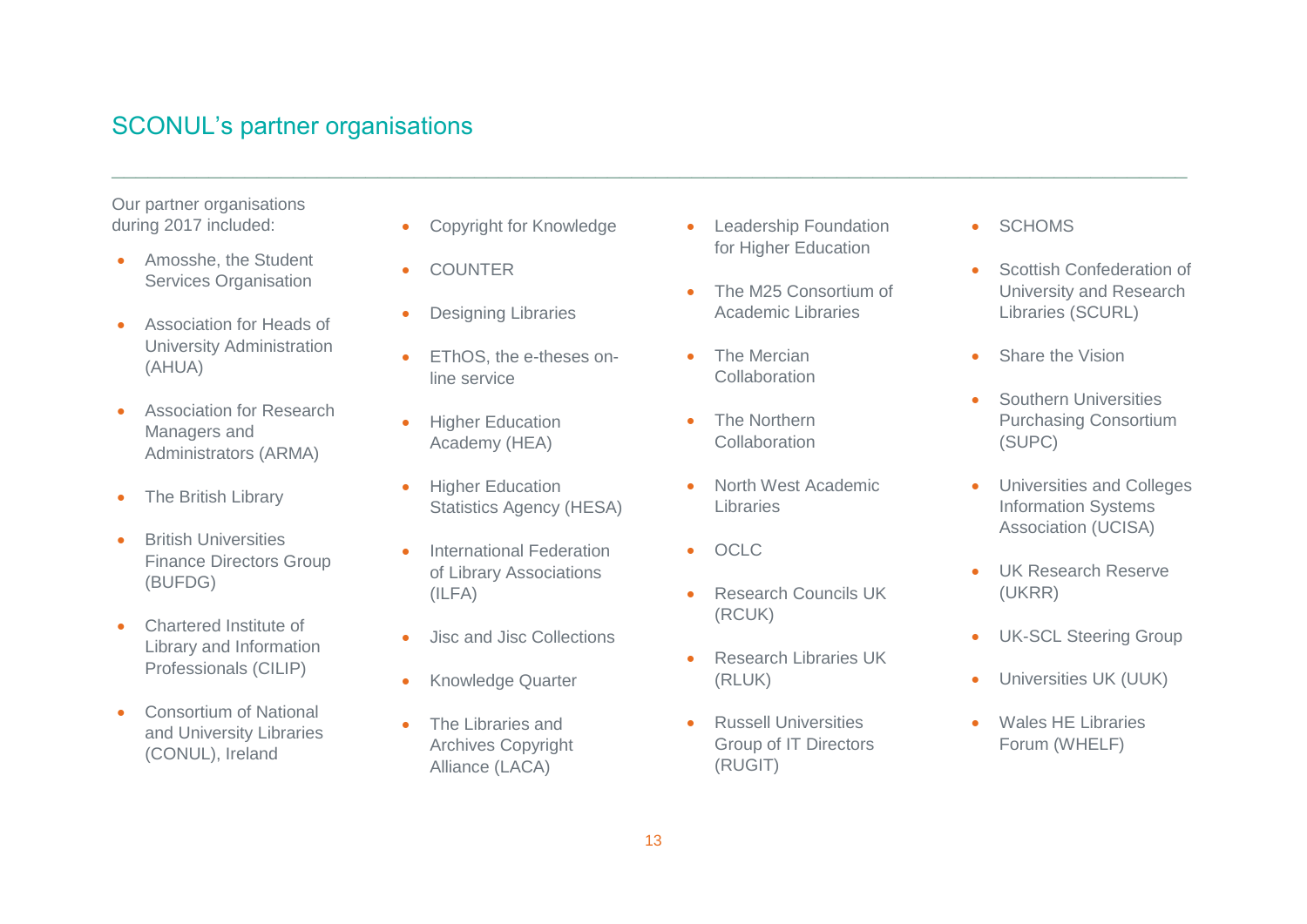## MEMBER SERVICES

## The SCONUL statistics

Production of statistics on library activities is a core SCONUL service, allowing members to benchmark their service against that of their peers, and providing a detailed picture of library activity across the UK and Ireland. The statistics are a unique resource and have an important role in ensuring efficiency in the sector. The reporting tool, available to members via the SCONUL website, allows members to run tailored reports and produce graphs comparing their own institution's performance to individual or groups of peer institutions.

\_\_\_\_\_\_\_\_\_\_\_\_\_\_\_\_\_\_\_\_\_\_\_\_\_\_\_\_\_\_\_\_\_\_\_\_\_\_\_\_\_

In 2017 156 institutions included their statistics, with 122 submitting the strategic planning subset of data released early in time for the budget planning round.

During 2017, the statistics were used by Jisc to inform its negotiations with journal and e-book publishers. They were also used as the foundation data for a pilot project with HESA and Jisc which allowed the development and testing of a "library dashboard". allowing for detailed comparisons and data visualisations.

## The SCONUL Access Scheme

The Access Scheme is an important enabler for students and researchers at UK universities to pursue their studies and research objectives. In essence it allows users of one member institution to use the libraries of another. 173 libraries were part of the scheme in 2017, welcoming over 58,000 users. They loaned at least 107,000 unique items to staff, research students, post-graduates, part-time students and distance learning students.

\_\_\_\_\_\_\_\_\_\_\_\_\_\_\_\_\_\_\_\_\_\_\_\_\_\_\_\_\_\_\_\_\_\_\_\_\_

## The Virtual Enquiry Service

Members can now join the SCONUL virtual out-of-hours enquiry service, based on the OCLC QuestionPoint service. This provides cover when the library is not staffed, allowing libraries to ensure that their users can have access to an enquiry service 24 hours a day, 365 days a year. 42 member institutions were members of the scheme in 2017.

\_\_\_\_\_\_\_\_\_\_\_\_\_\_\_\_\_\_\_\_\_\_\_\_\_\_\_\_\_\_\_\_\_\_\_\_\_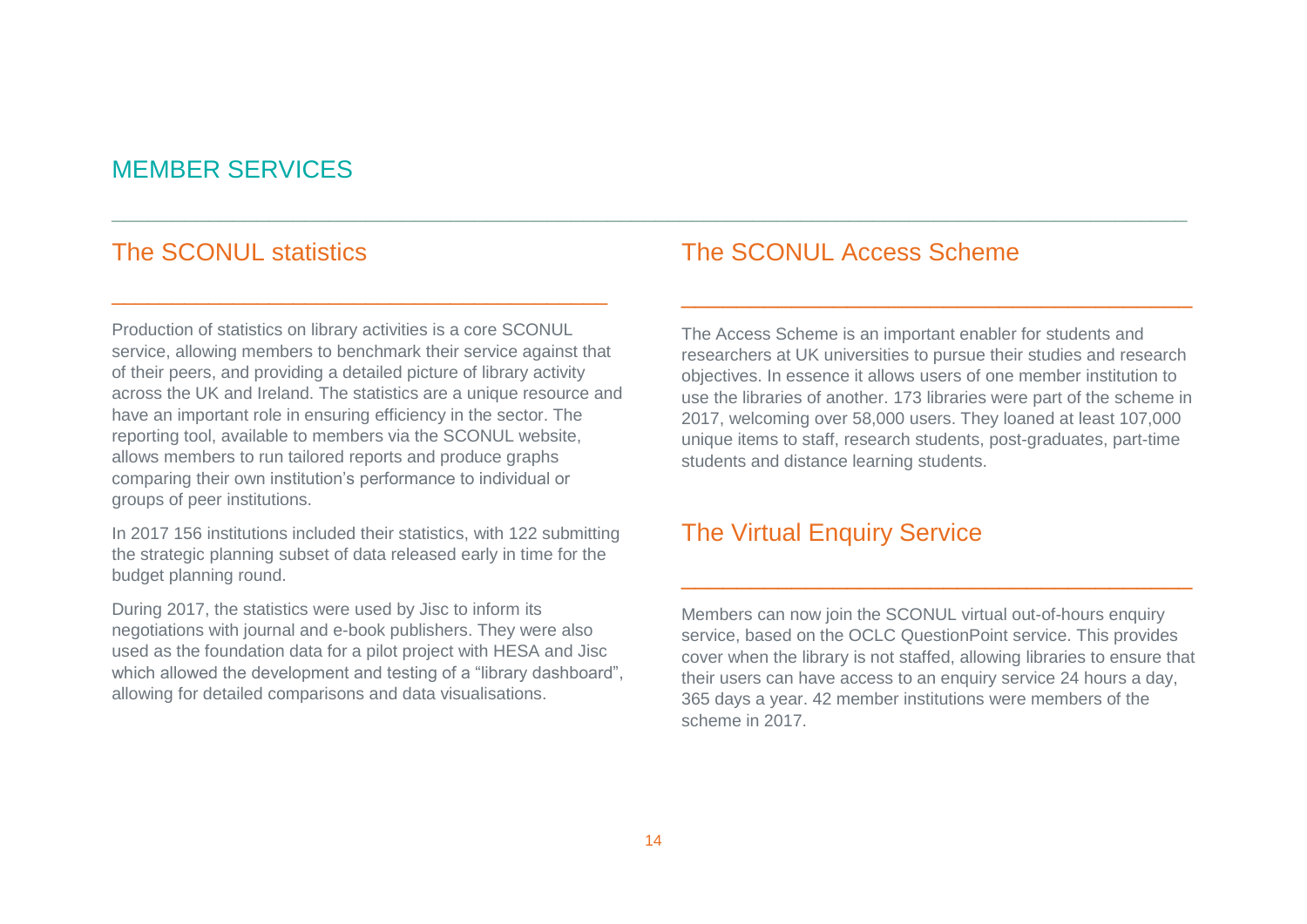## MEMBER SERVICES

#### Information sharing

SCONUL facilitates information sharing between members in a variety of ways, including through our monthly newsletter and our triannual practitioner journal, SCONUL Focus. We also use our mailing lists and the SCONUL website to distribute information about sector developments to members.

\_\_\_\_\_\_\_\_\_\_\_\_\_\_\_\_\_\_\_\_\_\_\_\_\_\_\_\_\_\_\_\_\_\_\_\_\_\_\_\_\_\_

During 2017 SCONUL also produced briefings for members on key issues for academic libraries, including a suite of publications on leadership covering the use of action learning sets, coaching and mentoring; a directory of the training opportunities available to library directors; how libraries are viewed by those leading institutions, an overview of the literature on leading in uncertain times and on international perspectives on leading libraries. We also looked at changing roles within the library workforce.

#### Supporting member consortia

Since 2013 SCONUL has been providing support for other library consortia whose members are also members of SCONUL. This support is provided at cost, and allows our partner consortia to concentrate on projects, research and services for their members while SCONUL takes on some of their administrative burden.

\_\_\_\_\_\_\_\_\_\_\_\_\_\_\_\_\_\_\_\_\_\_\_\_\_\_\_\_\_\_\_\_\_\_\_\_\_\_\_\_\_\_

During 2017, SCONUL continued to provide support to the Northern Collaboration consortium, the Mercian Collaboration (a consortium of academic libraries operating in the Midlands), and for North West Academic Libraries (NoWAL). During the course of 2017 we formalised the arrangements between SCONUL and the consortia with them each becoming formal sub-groups of SCONUL, albeit with the autonomy to pursue their own objectives under SCONUL's charitable objects.

The Northern Collaboration aims to provide a framework within which libraries can work together to improve the quality of services, to be more efficient, and to explore new business models.

The Mercian Collaboration provides a space to work together to explore training and development and to seek efficiencies on behalf of member institutions and the wider community.

NoWAL's mission is to widen access to library resources and improve learning and information support services through innovation, influence and partnership.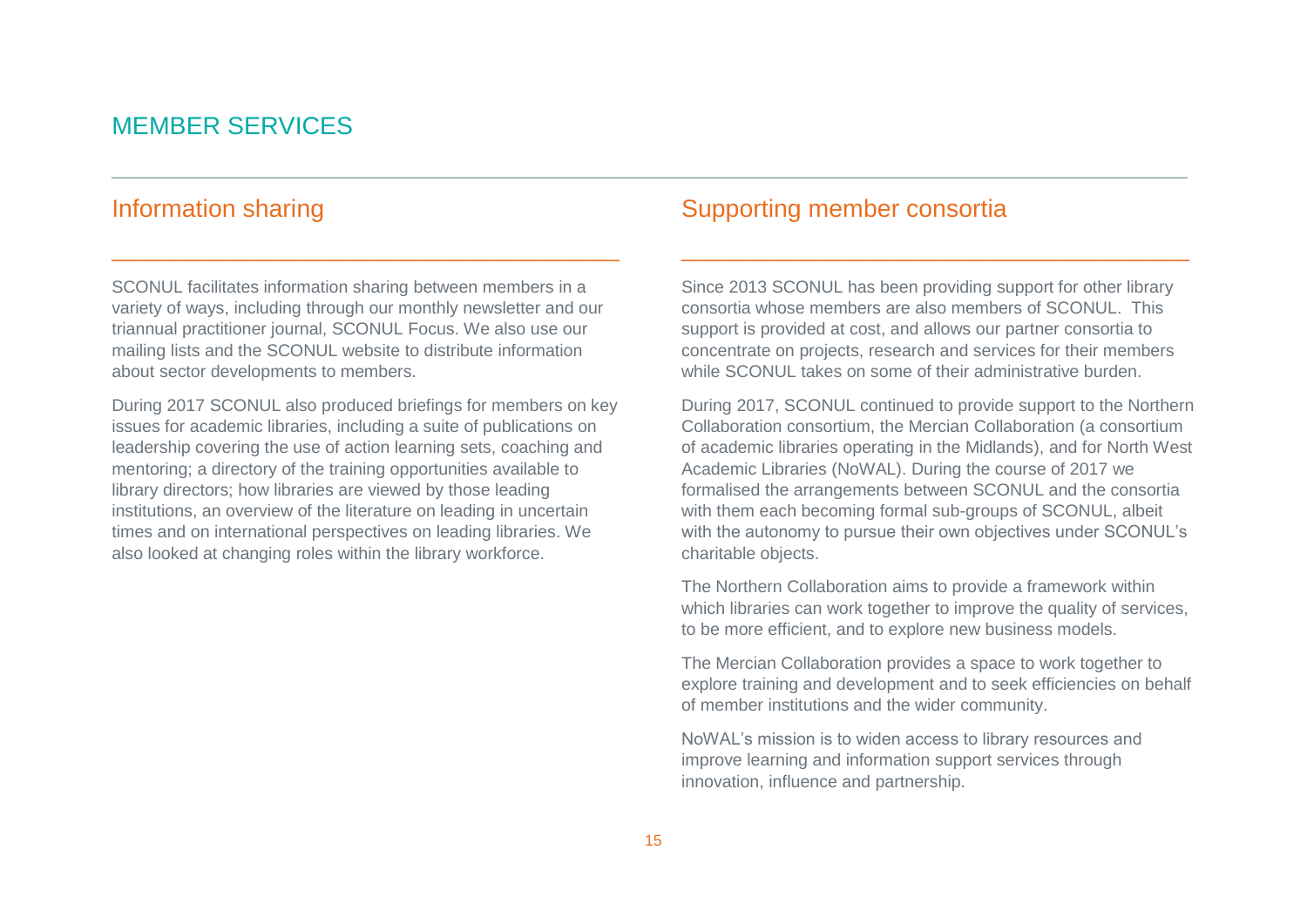# STRUCTURE, GOVERNANCE AND MANAGEMENT

#### Governance

SCONUL is a company limited by guarantee which has been given a licence to omit the word 'limited' by the Secretary of State for Business, Innovation and Skills.

SCONUL is governed by its Articles of Association which are available on the SCONUL website:

https://www.sconul.ac.uk/sites /default/files/documents/Articl esofAssociation.pdf

These governing documents were incorporated on 13 July 1979 and last amended by Special Resolution on 3 July 2015.

## SCONUL's members

SCONUL's members are the universities and national libraries of the United Kingdom and Ireland, together with most other UK institutions of higher education and institutions with collections of national significance. Members are listed on page 4 of this report.

Each member of SCONUL appoints a representative, usually the director of its library service or equivalent.

## The role of the representatives

\_\_\_\_\_\_\_\_\_\_\_\_\_\_\_\_\_\_\_\_\_\_\_\_\_\_\_\_\_\_\_\_\_\_\_\_\_\_\_\_\_\_\_\_\_\_\_\_\_\_\_\_\_\_\_\_\_\_\_\_\_\_\_\_\_\_\_\_\_\_\_\_\_\_\_\_\_\_\_\_\_\_\_\_\_\_\_\_\_

Representatives have an important role to play in SCONUL as the voice of their institution, influencing SCONUL's priorities and objectives. Their contributions to the Board, to SCONUL's Strategy Groups and in representing the community on a wide range of working groups are critical to SCONUL's success.

Representatives have a formal role at the SCONUL Annual General Meeting in overseeing the governance of the organisation and helping to set SCONUL's strategy to meet its core charitable objective (see page 6).

#### Our trustees

Sixteen members (see pg. 3) constitute the Company's Board and are the Charity's trustees, each of whom, in formal terms, is a Director of the Company. Until July, twelve of the sixteen of the Board were elected and four were co-opted from partner organisations. Following the resignations of John Tuck in June, Liz Kerr in July, Kitty Inglis in August and Mark Toole in September, two further members, Richard Parsons and Chris Pressler were co-opted. Elected members serve for a maximum of three years.

New trustees are given briefings on the charity's work and their obligations under Charity and Company law. Training in good practice and the responsibilities of trustees is provided, most recently in February 2018.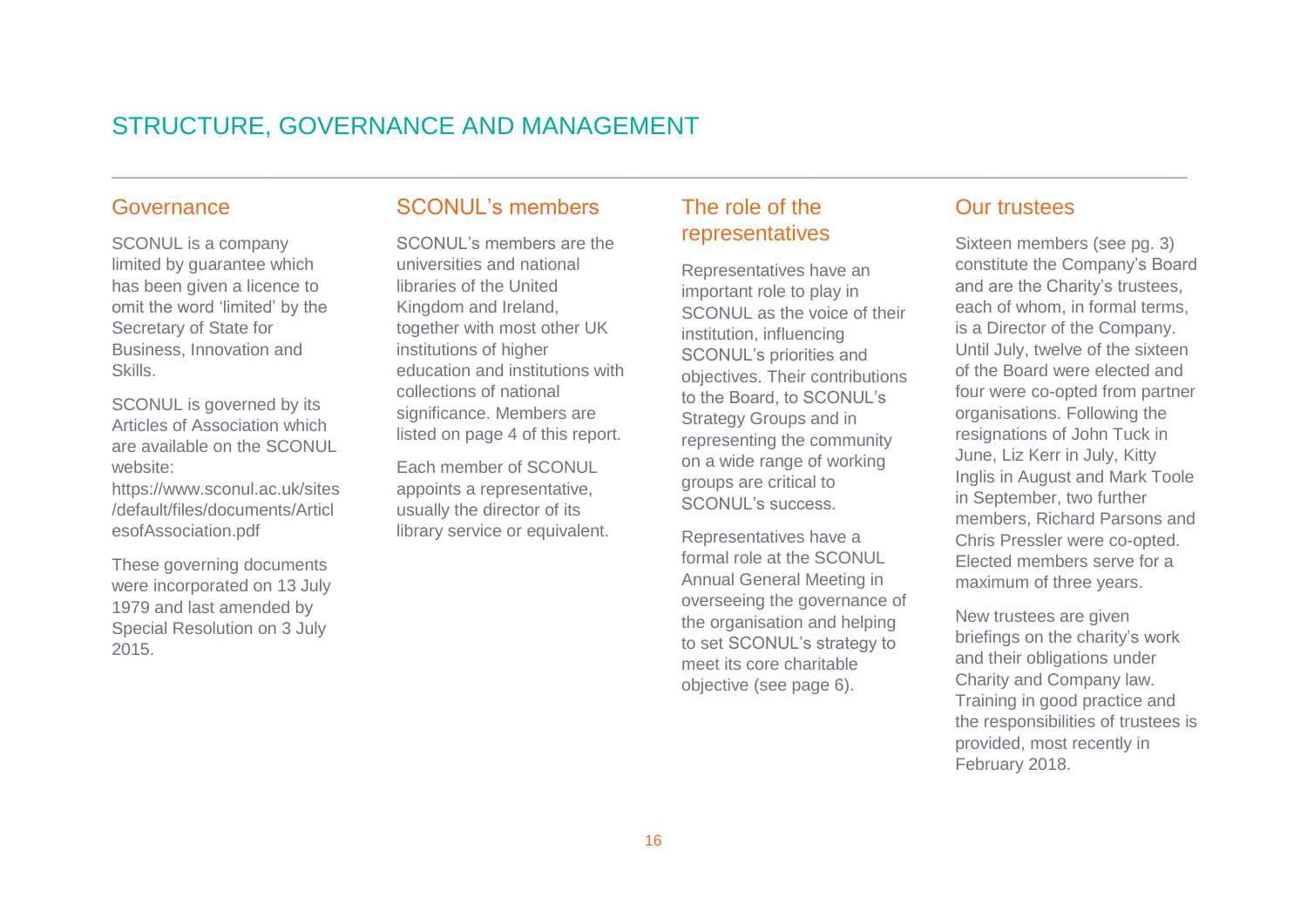# STRUCTURE, GOVERNANCE AND MANAGEMENT contd.

#### Executive Board

The Executive Board meets four times a year and oversees all issues relating to the charity's finances and its work for members and the public, including taking decisions on behalf of members. Where major changes to the way that SCONUL works are proposed, these are

presented to members to vote on at the AGM.

The SCONUL Board also:

- **•** quides and supervises the office staff who are led by the Executive **Director**
- oversees the work of the **SCONUL Strategy**

Groups and other working groups. This includes agreeing their terms of reference and considering significant proposals for activities and spending

• approves the annual budget at each AGM, and proposes the

subscriptions to be levied for the following year

**•** regularly reviews the organisation's risk register and takes measures to ameliorate those risks.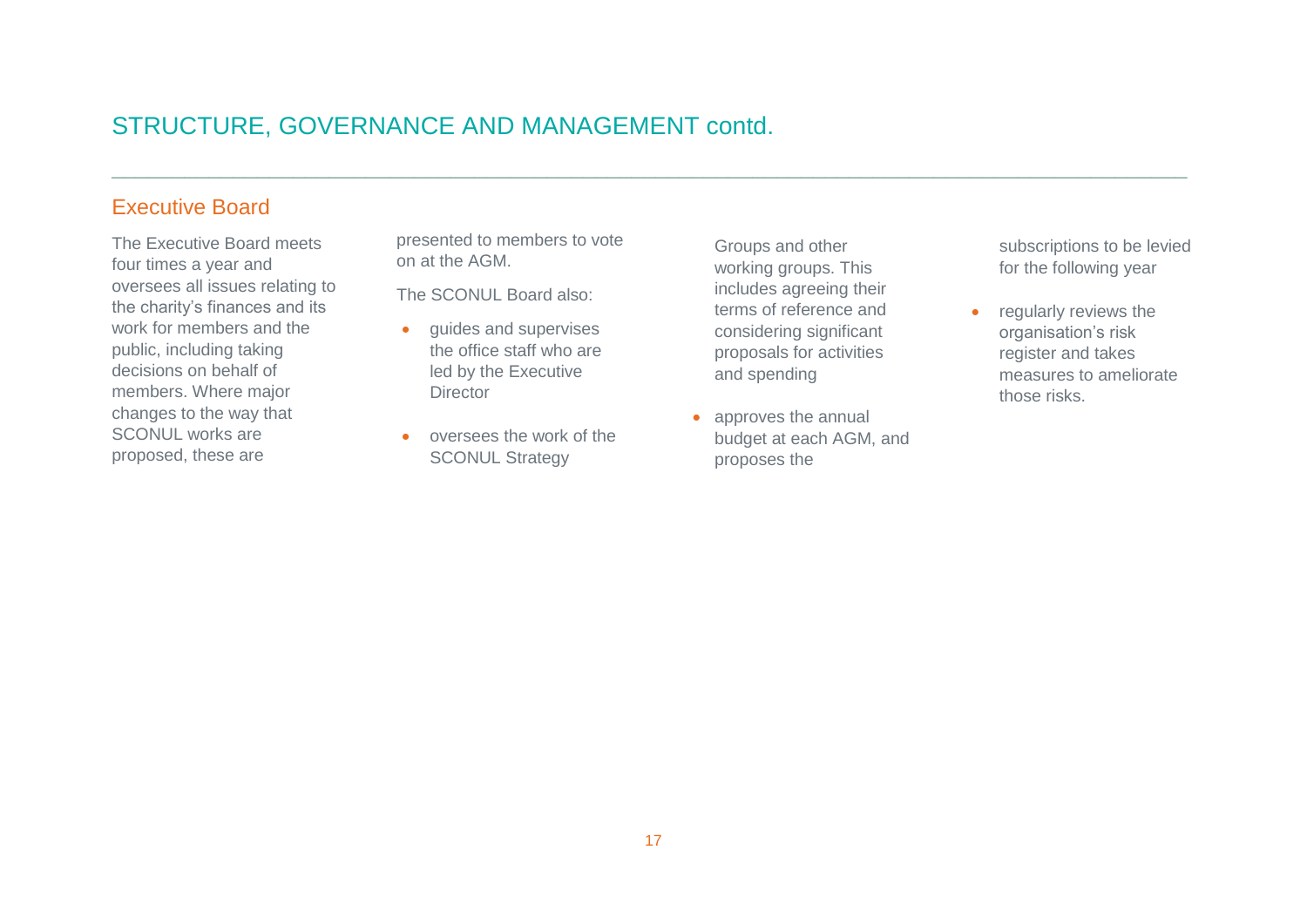#### RESPONSIBILITIES OF TRUSTEES

Trustees are required to prepare financial statements for each financial year, which give a true and fair view of the state of affairs of the charitable company and the incoming resources and application of resources, including the net income or expenditure, of the charitable company for the year. In preparing those financial statements the trustees are required to:

- select suitable accounting policies and then apply them consistently
- observe the methods and principles in the applicable Charities SORP
- make judgements and estimates that are reasonable and prudent
- state whether applicable accounting standards and statements of recommended practice have been followed, subject to any material departures disclosed and explained in the financial statements
- prepare the financial statements on the going concern basis unless it is inappropriate to presume that the charity will continue in operation.

The trustees are responsible for keeping proper accounting records which disclose with reasonable accuracy at any time the financial position of the charity and which enable them to ensure that the financial statements comply with the Companies Act 2006.

The trustees are responsible for the maintenance and

integrity of the corporate financial information included on the charity's website. Legislation in the United Kingdom governing the preparation and dissemination of financial statements may differ from legislation in other jurisdictions.

The trustees are also responsible for safeguarding the assets of the charity and hence for taking reasonable steps for the prevention and detection of fraud and other irregularities. The trustees confirm that to the best of their knowledge there is no information relevant to the audit of which the auditors are unaware.

The trustees also confirm that they have taken all necessary steps to ensure that they themselves are aware of all relevant audit information and that this information has been communicated to the auditors. Members of the charity guarantee to contribute an amount not exceeding £1 to the assets of the charity in the event of winding up. The total number of such guarantees at 31 December 2017 was 15.

The trustees are members of the charity but this entitles them only to voting rights. The trustees have no beneficial interest in the charity.

#### Auditors

Godfrey Wilson Ltd were reappointed as the charitable company's auditors during the year and have expressed their willingness to act in that capacity.

Approved by the trustees on 12 June 2017 and signed on their behalf by

Caroline Taylor

Chair of SCONUL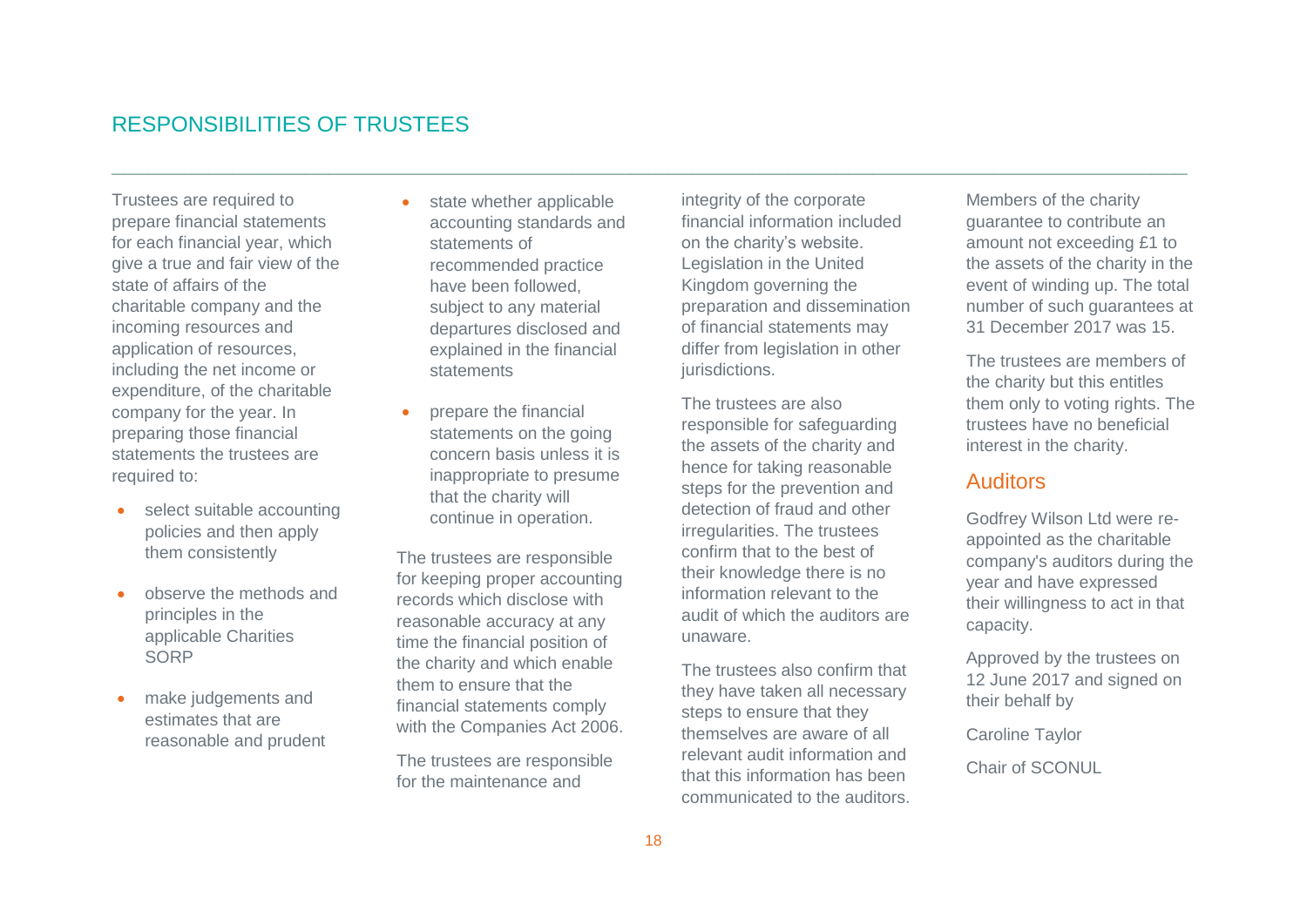## FINANCIAL REVIEW

#### Introduction

The results for the year to 31 December 2017 are set out in the Statement of Financial Activities. The Charity's fund balances and the net assets that constitute them are set out in the Balance Sheet.

Overall total income was as anticipated. Subscription income was broadly level with increases limited to 0.6% to reflect inflation.

A satisfactory balance between day-to-day and longer-term holdings of funds has been adopted, as follows:

- short-term funds kept in a deposit account at the bank, which automatically tops up the current account when its balance falls below £10,000
- other funds, the working reserve, kept in the

Charities Official Investment Fund. These balances are high at the beginning of the year when subscriptions fall due and are received and are reduced towards the end of the year to provide day-to-day funds for expenses incurred.

#### Pay and remuneration policy

Staff pay scales are set by the Executive Board on the basis of advice from SCONUL's HR consultant and with reference to pay rates for equivalent posts in the charitable and public sectors.

#### Reserves policy

2017 saw a small increase in our reserves which now stand at £314,006 in our general fund and £78,900 in designated funds. This leaves reserves at a point sufficient to provide a cushion against risks but not unnecessarily high. Interest income on reserves is still very low at an average of around 0.217%.

#### Risk management

The Executive Board considers the major risks faced by SCONUL on a regular basis and they are of the opinion that systems are in place to manage them. A "live" risk register is maintained by the SCONUL office, and is reviewed regularly by the Executive Board.

This covers both financial and non-financial risks; identifies both the likelihood and

severity of any risk and identifies activities required to mitigate the risks identified.

#### Relationships with other bodies

SCONUL provides support to three library consortia whose members are also members of SCONUL and which are formally constituted as subgroups of SCONUL. The groups have autonomy over the way in which they meet SCONUL's core charitable objects (see page 6). Each consortia has a member of staff, employed by SCONUL, devoted to their work. The cost of other staff time on consortia work is covered by transfers from the consortia's reserved funds.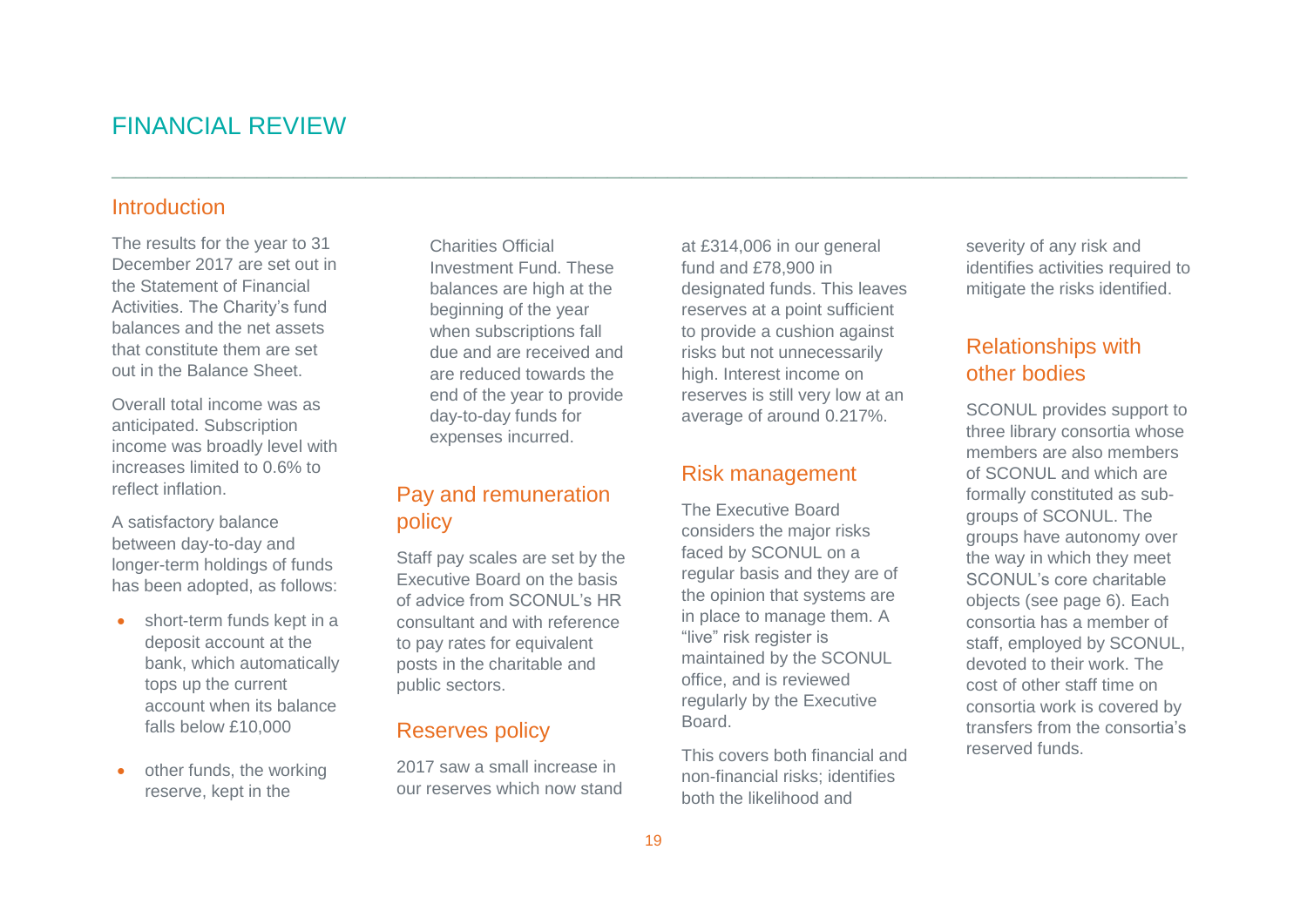SCONUL has no formal relationship with other charities with the important exception that its member institutions are nearly all charities themselves.

SCONUL is a member of a number of key international sector bodies, including LIBER and IFLA, as part of its role ensuring that the voice of its members is heard at the European and international level.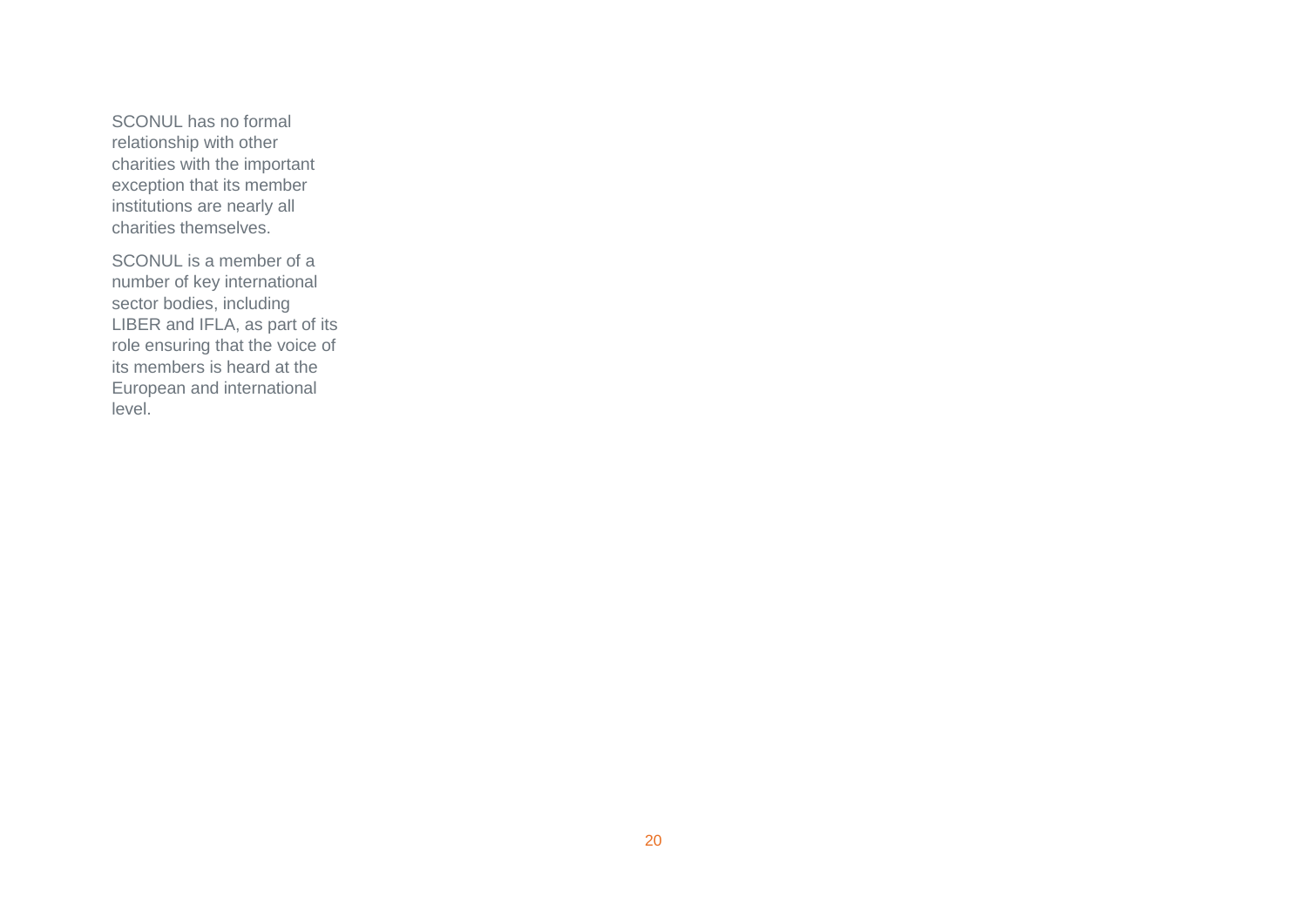# INDEPENDENT AUDITORS' REPORT

We have audited the financial statements of The Society of College, National and University Libraries for the year ended 31 December 2017 which comprise the statement of financial activities, balance sheet, statement of cash flows and the related notes. The financial reporting framework that has been applied in their preparation is applicable law and United Kingdom Accounting Standards (United Kingdom Generally Accepted Accounting Practice).

This report is made solely to the charity's members, as a body, in accordance with Chapter 3 of Part 16 of the Companies Act 2006. Our audit work has been undertaken so that we might state to the charity's members those matters we are required to state to them in an auditor's report and for no other purpose. To the fullest extent permitted by law, we do not accept or assume responsibility to anyone other than the charity and the charity's members as a body, for our audit work, for this report, or for the opinions we have formed.

## Respective responsibilities of the trustees and auditors

As explained more fully in the trustees' responsibilities statement, the trustees (who are also the directors of the charitable company for the purposes of company law) are responsible for the preparation of the financial statements and for being satisfied that they give a true and fair view.

Our responsibility is to audit and express an opinion on the financial statements in accordance with applicable law and International Standards on Auditing (UK and Ireland). Those standards require us to comply with the Auditing Practices Board's Ethical Standards for Auditors.

#### Scope of the audit of the financial statements

An audit involves obtaining evidence about the amounts and disclosures in the financial statements sufficient to give reasonable assurance that the financial statements are free from material misstatement, whether caused by fraud or error. This includes an assessment of whether the accounting policies are appropriate to the charitable company's circumstances, and have been consistently applied and adequately disclosed, the reasonableness of significant accounting estimates made by the trustees, and the overall presentation of the financial statements. In addition, we read all the financial and non-financial information in the annual report to identify material inconsistencies with the audited financial statements. If we become aware of any apparent material misstatements or inconsistencies, we consider the implications for our report.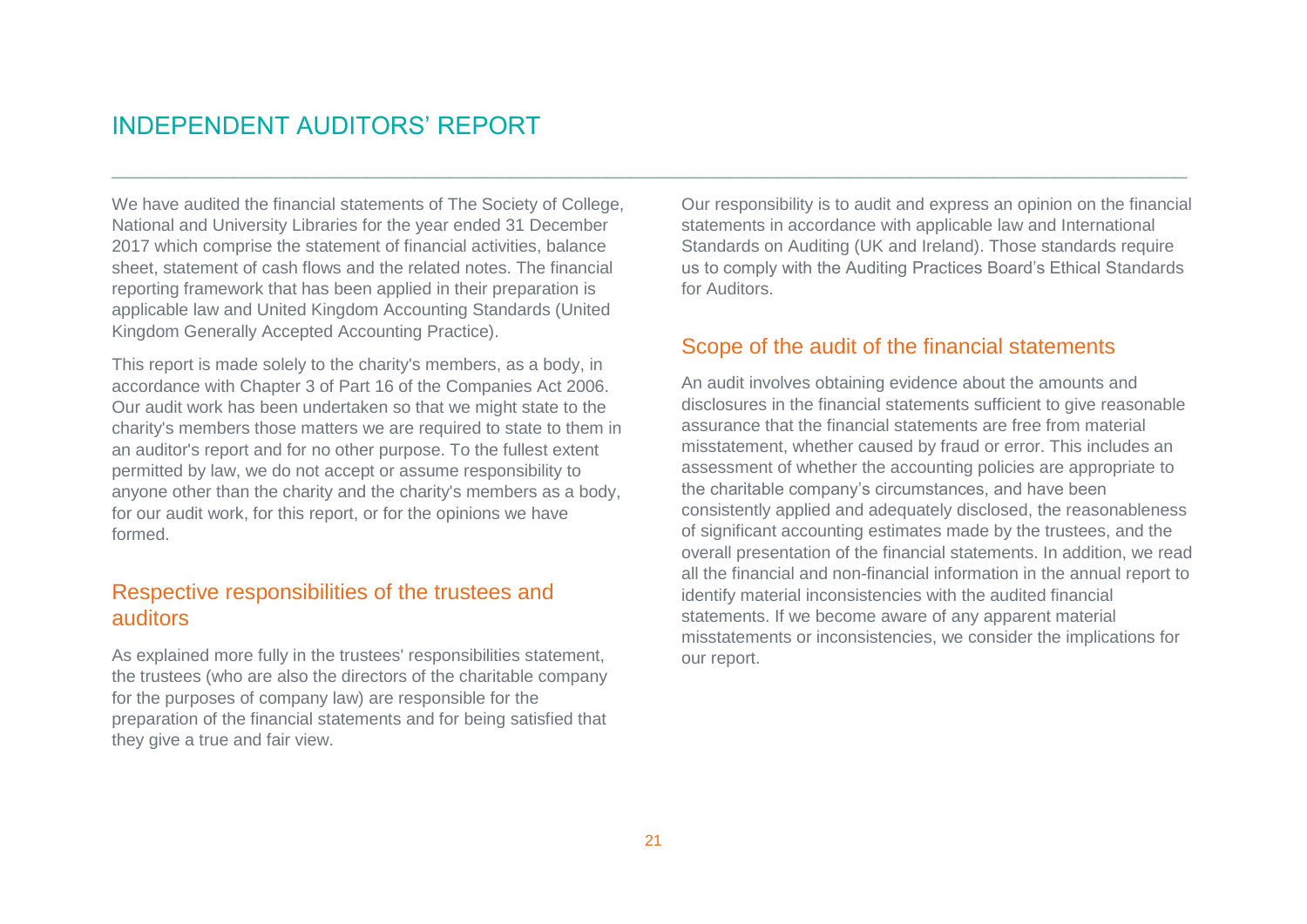#### Opinion on financial statements

In our opinion the financial statements:

- give a true and fair view of the state of the charitable company's affairs as at 31 December 2017 and of its incoming resources and application of resources, including its income and expenditure, for the year then ended
- have been properly prepared in accordance with United Kingdom Generally Accepted Accounting Practice, and
- have been prepared in accordance with the requirements of the Companies Act 2006.

## Opinion on other matters prescribed by the Companies Act 2006

In our opinion the information given in the trustees' annual report for the financial year for which the financial statements are prepared is consistent with the financial statements.

#### Matters on which we are required to report by exception

We have nothing to report in respect of the following matters where the Companies Act 2006 requires us to report to you if, in our opinion:

 adequate accounting records have not been kept or returns adequate for our audit have not been received from branches not visited by us

- the financial statements are not in agreement with the accounting records and returns
- certain disclosures of trustees' remuneration specified by law are not made, or
- we have not received all the information and explanations we require for our audit.

Date:

**Alison Godfrey FCA (Senior Statutory Auditor)**

For and on behalf of:

#### **GODFREY WILSON LIMITED**

Chartered accountants and statutory auditors

5th Floor, Mariner House 62 Prince Street Bristol BS1 4QD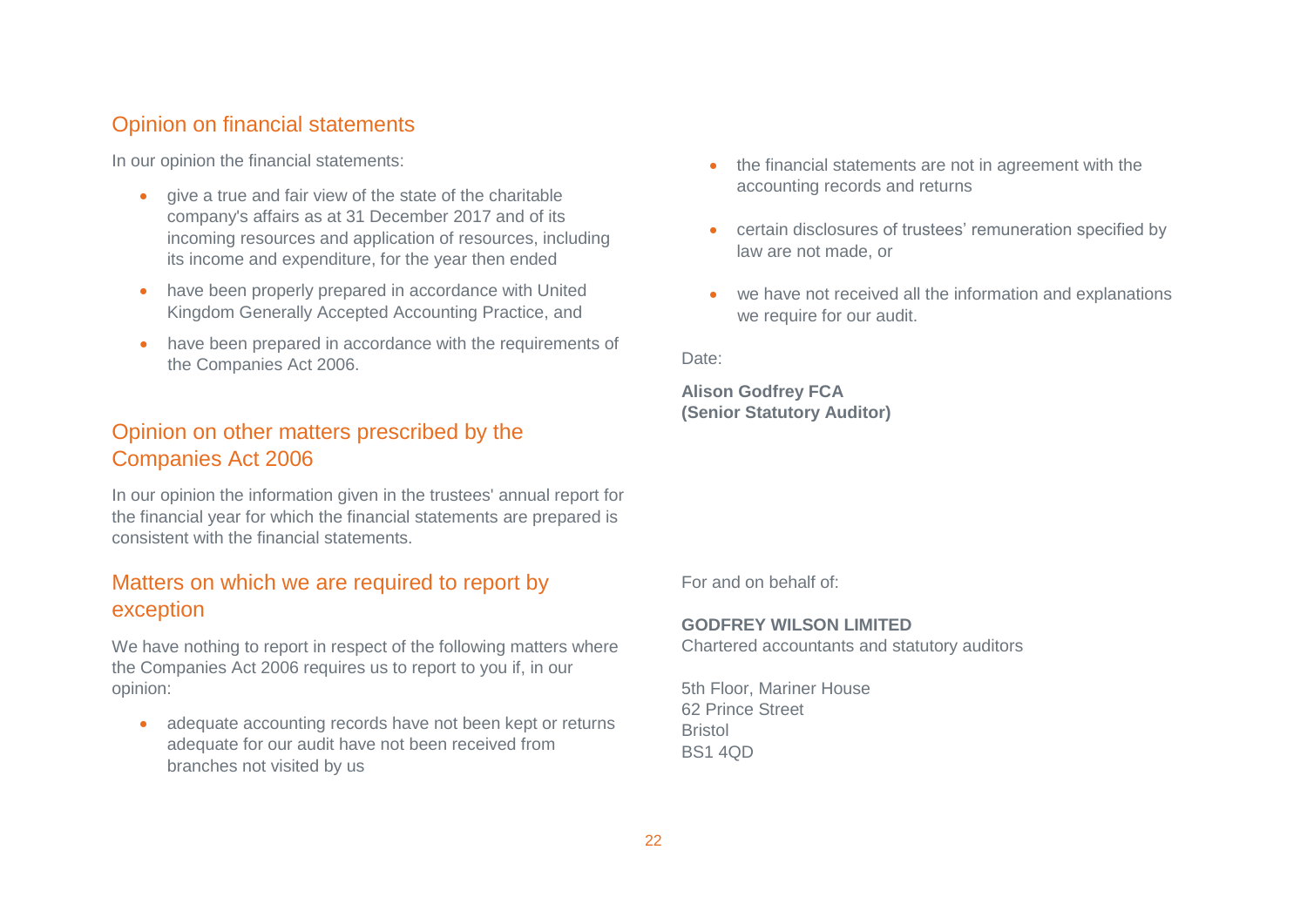# STATEMENT OF FINANCIAL ACTIVITIES (INCORPORATING AN INCOME AND EXPENDITURE ACCOUNT)

|                                                   |             | 2017<br><b>Total</b> | 2016<br>Total |
|---------------------------------------------------|-------------|----------------------|---------------|
|                                                   | <b>Note</b> | £                    | £             |
| Income from:                                      |             |                      |               |
| Donations - subscriptions                         |             | 370,395              | 368,105       |
| Donations - transfer from regional collaborations |             | 117,023              |               |
| Other trading activities                          |             | 37,595               | 42,145        |
| Investments                                       |             | 1,175                | 1,890         |
| <b>Charitable activities:</b>                     |             |                      |               |
| Membership services                               |             | 2,850                | 6,450         |
| Events programme                                  |             | 78,987               | 75,790        |
| Communications with members                       |             | 232                  | 26            |
| Regional collaborations                           |             | 20,630               | 50,198        |
| <b>Total income</b>                               |             | 628,887              | 544,604       |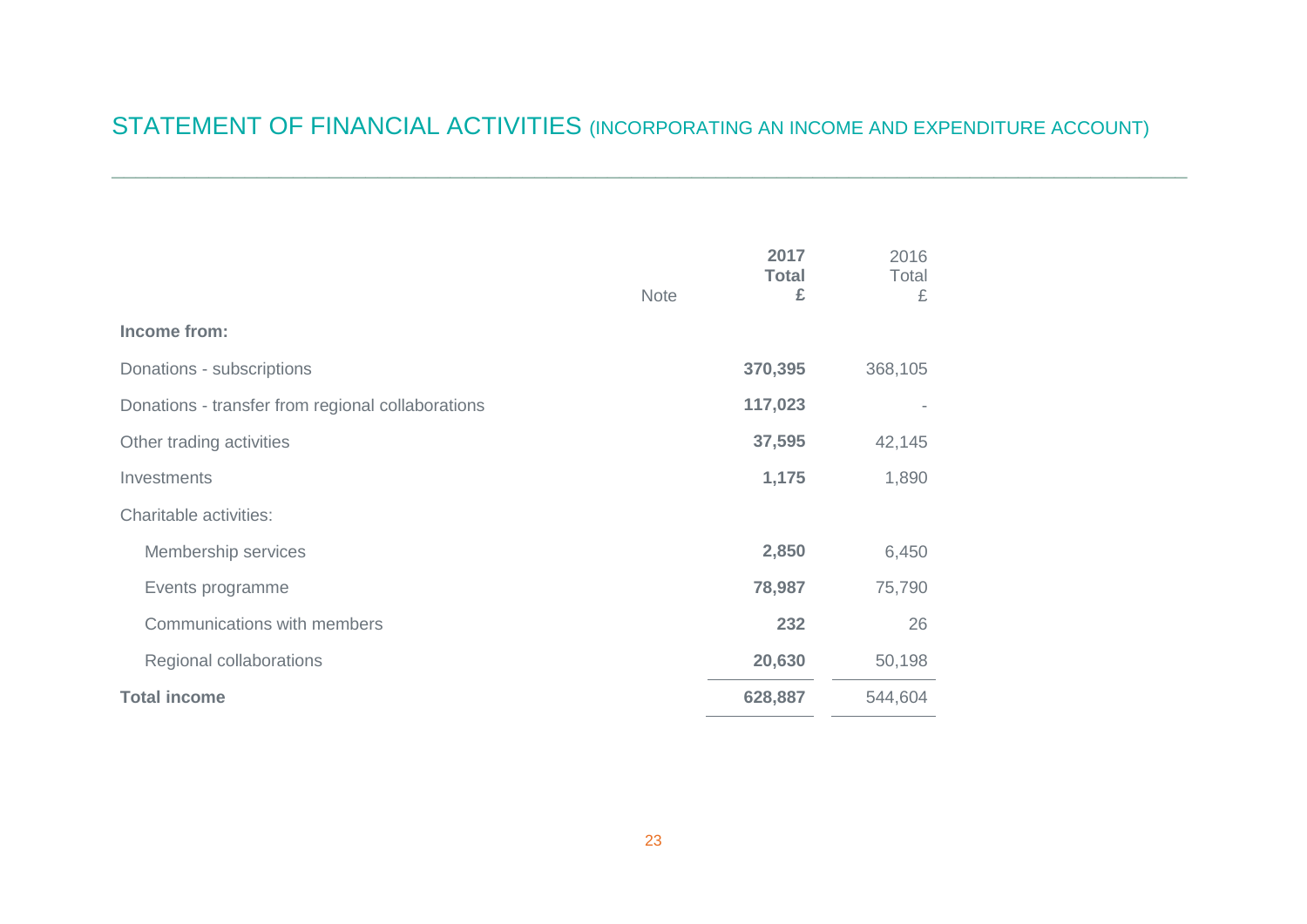|                                            |             | 2017<br><b>Total</b> | 2016<br>Total |
|--------------------------------------------|-------------|----------------------|---------------|
|                                            | <b>Note</b> | £                    | £             |
| <b>Expenditure on:</b>                     |             |                      |               |
| Charitable activities:                     |             |                      |               |
| Membership services                        |             | 112,541              | 121,468       |
| Events programme                           |             | 173,221              | 188,020       |
| Partnership working, advocacy and lobbying |             | 100,915              | 92,237        |
| Communications with members                |             | 60,076               | 61,659        |
| Regional collaborations                    |             | 77,721               | 48,505        |
| <b>Total expenditure</b>                   | 2           | 524,474              | 511,889       |
| Net income and net movement in funds       | 3           | 104,413              | 32,715        |
| <b>Reconciliation of funds</b>             |             |                      |               |
| Total funds brought forward                |             | 288,493              | 255,778       |
| <b>Total funds carried forward</b>         |             | 392,906              | 288,493       |

All of the above results are derived from continuing activities. There were no other recognised gains or losses other than those stated above. All income is unrestricted. Movements in funds are disclosed in note 11 to the accounts.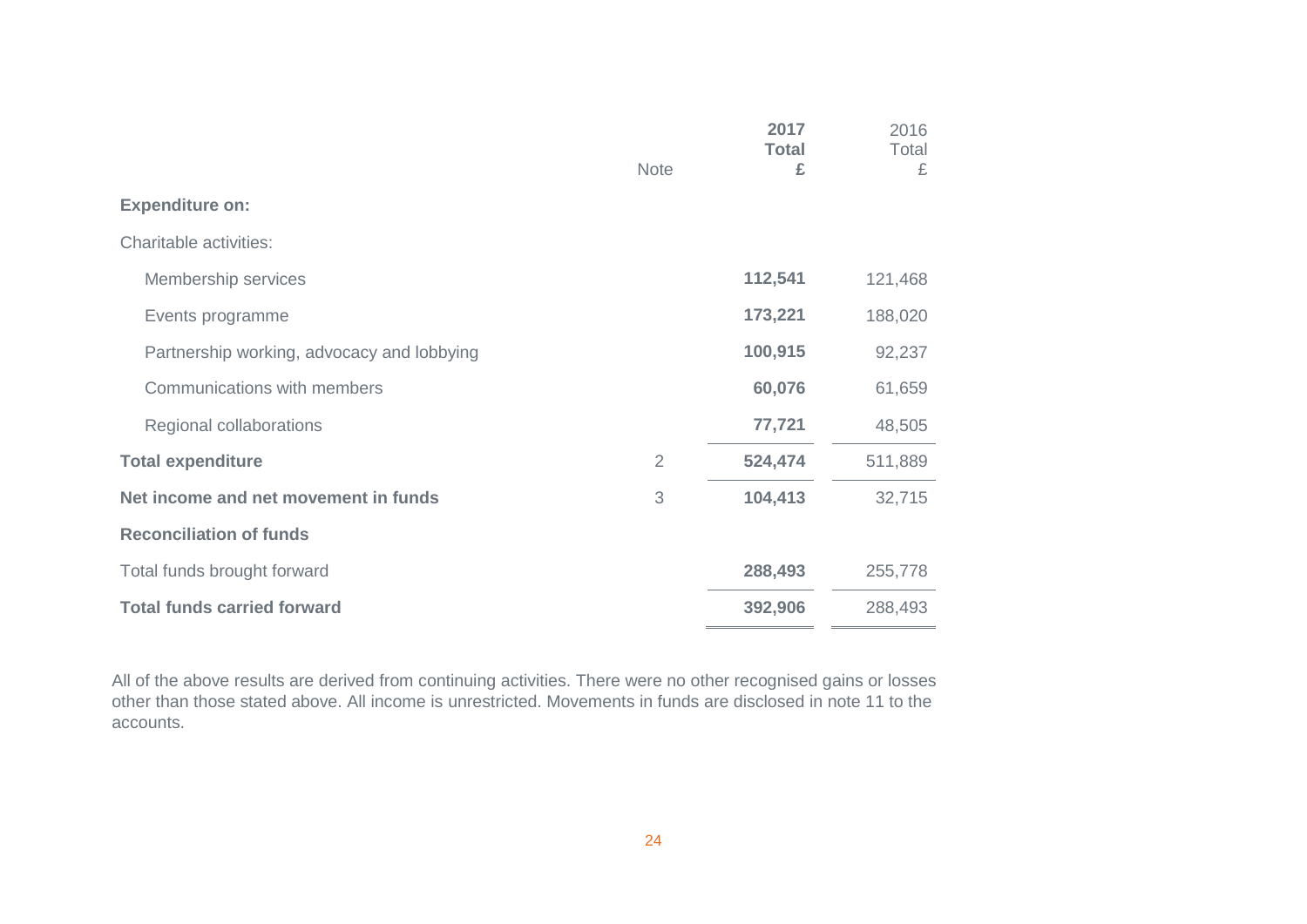# BALANCE SHEET

|                                             | <b>Note</b>    | £         | 2017<br>£ | 2016<br>£  |
|---------------------------------------------|----------------|-----------|-----------|------------|
| <b>Fixed assets</b>                         |                |           |           |            |
| Tangible fixed assets                       | 6              |           | 3,042     | 3,803      |
| <b>Current assets</b>                       |                |           |           |            |
| <b>Debtors</b>                              | $\overline{7}$ | 15,772    |           | 12,661     |
| Investments                                 | 8              | 347,424   |           | 356,249    |
| Cash at bank and in hand                    |                | 78,152    |           | 72,748     |
|                                             |                | 441,348   |           | 441,658    |
| <b>Creditors: amounts due within 1 year</b> | $\mathsf{9}$   | (51, 484) |           | (156, 968) |
| <b>Net current assets</b>                   |                |           | 389,864   | 284,690    |
| <b>Net assets</b>                           | 10             |           | 392,906   | 288,493    |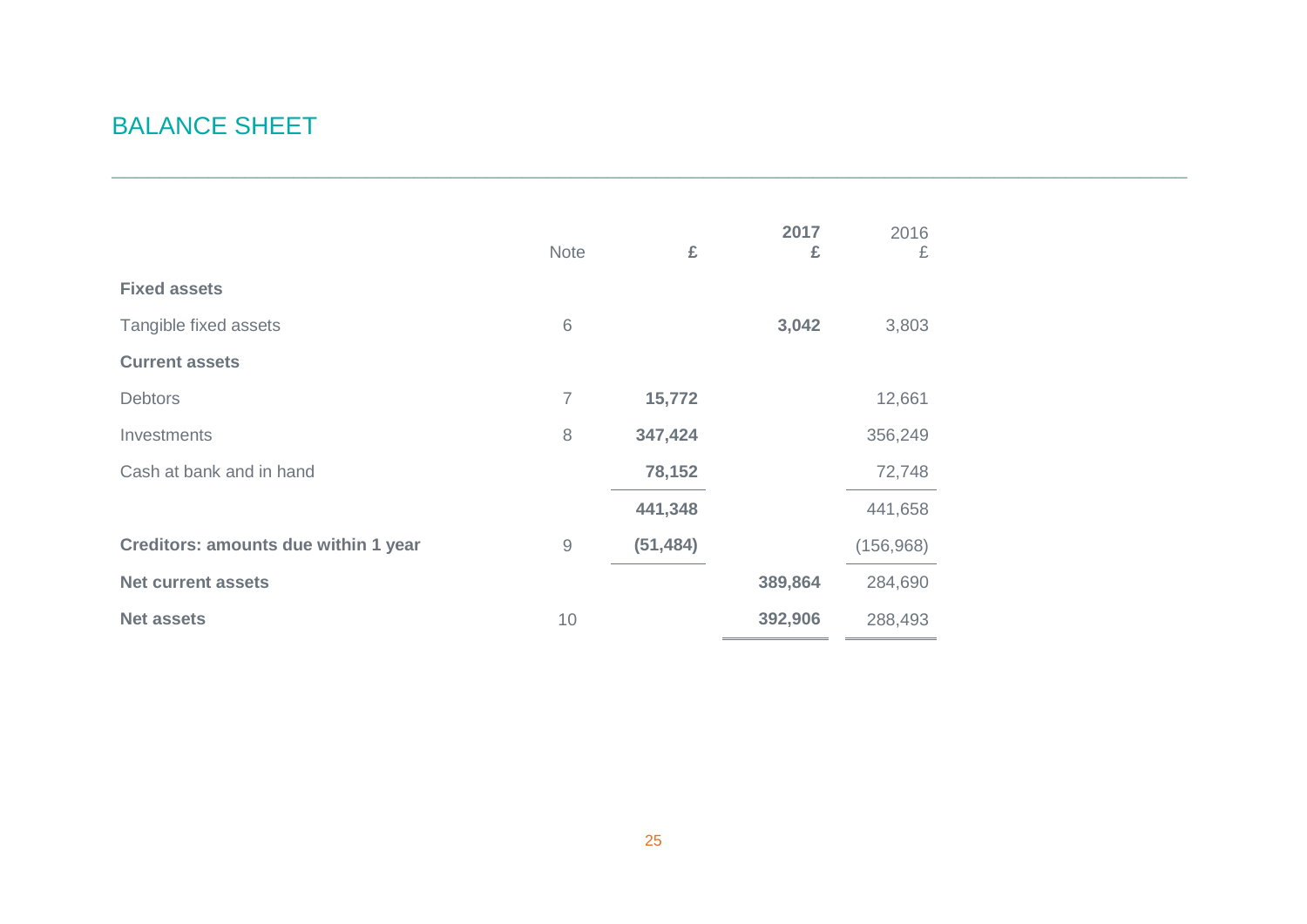|                     | <b>Note</b> | £ | 2017<br>£ | 2016<br>£                |
|---------------------|-------------|---|-----------|--------------------------|
| <b>Funds</b>        | 11          |   |           |                          |
| Unrestricted funds: |             |   |           |                          |
| Designated funds    |             |   | 78,900    | $\overline{\phantom{a}}$ |
| General funds       |             |   | 314,006   | 288,493                  |
| <b>Total funds</b>  |             |   | 392,906   | 288,493                  |

Approved by the trustees on 12 June 2018 and signed on their behalf by

C Taylor - Chair **C Taylor** - Chair **C Taylor** - Chair **R Hall - Treasurer**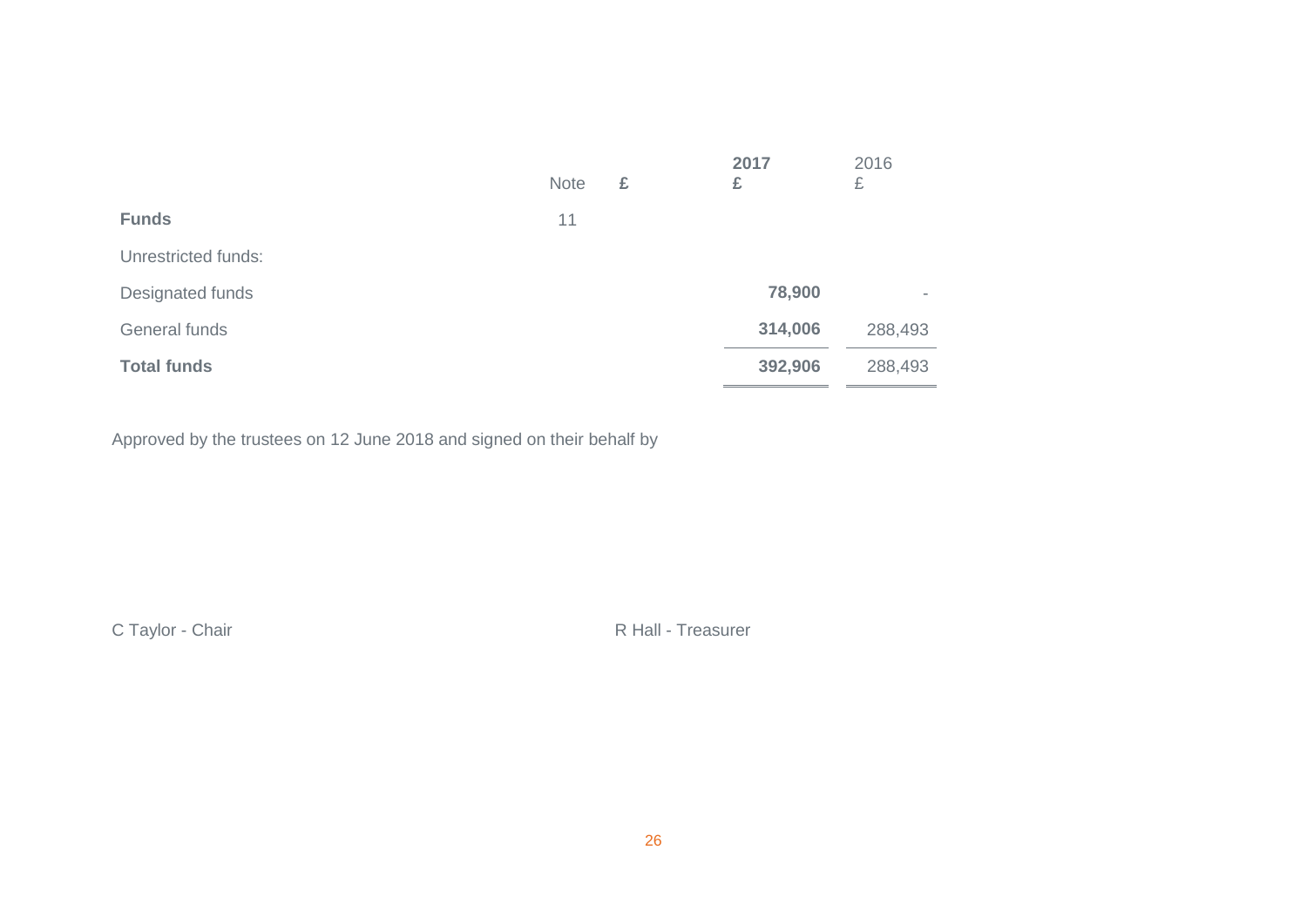# STATEMENT OF CASH FLOWS

|                                                                   | 2017<br>£  | 2016<br>£ |
|-------------------------------------------------------------------|------------|-----------|
| <b>Cash flows from operating activities:</b>                      |            |           |
| Net movement in funds                                             | 104,413    | 32,715    |
| Adjustments for:                                                  |            |           |
| Depreciation charges                                              | 761        | 1,828     |
| Dividends, interest and rents from investments                    | (1, 175)   | (1,890)   |
| Decrease / (increase) in debtors                                  | (3, 111)   | (1,252)   |
| Increase / (decrease) in creditors                                | (105, 484) | 23,543    |
| Net cash provided by / (used in) operating activities             | (4,596)    | 54,944    |
| <b>Cash flows from investing activities:</b>                      |            |           |
| Dividends, interest and rents from investments                    | 1,175      | 1,890     |
| Net cash provided by investing activities                         | 1,175      | 1,890     |
| Increase / (decrease) in cash and cash equivalents in the<br>year | (3, 421)   | 56,834    |
| Cash and cash equivalents at the beginning of the year            | 428,997    | 372,163   |
| Cash and cash equivalents at the end of the year                  | 425,576    | 428,997   |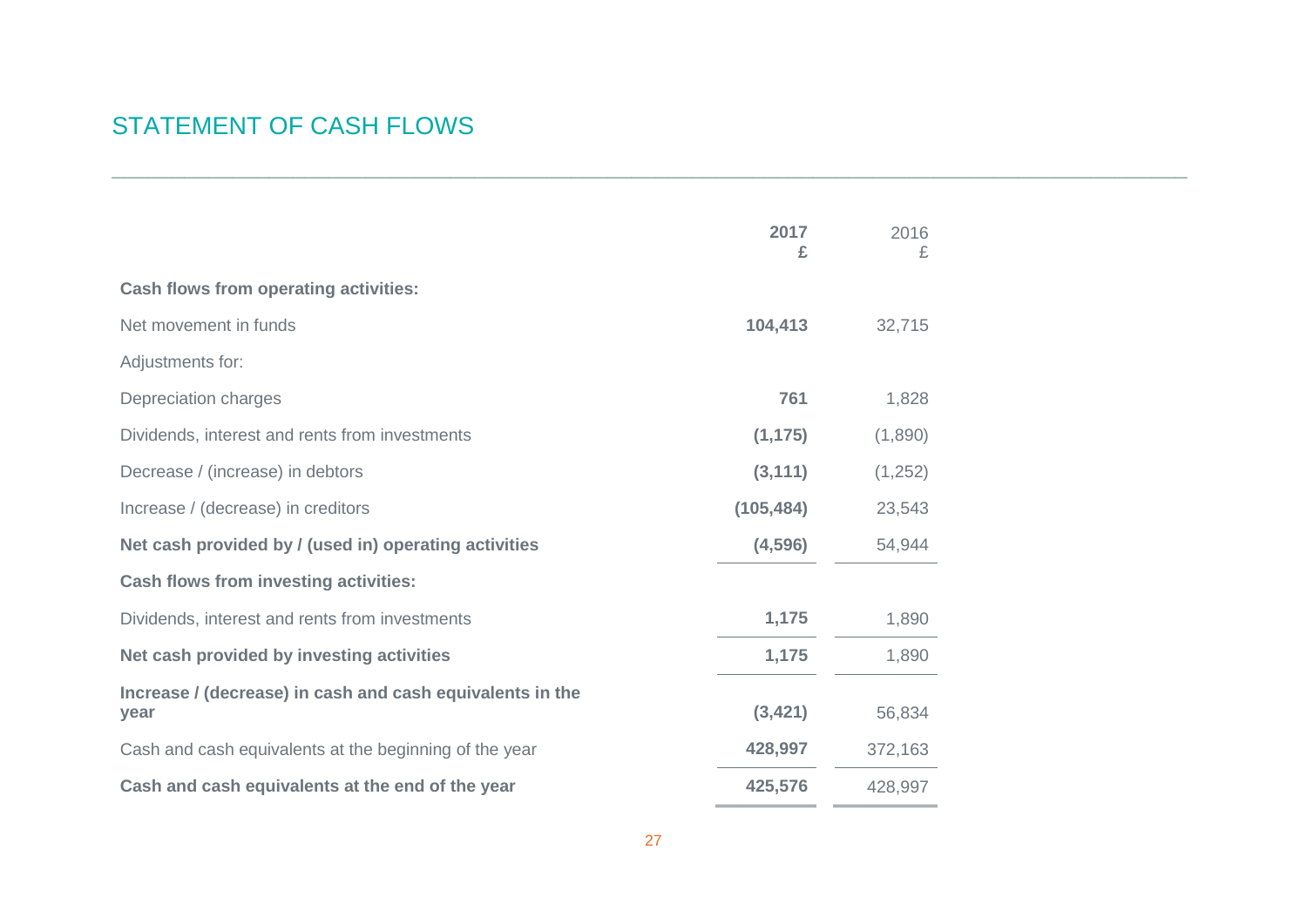|                                  | 2017<br>£ | 2016<br>£ |
|----------------------------------|-----------|-----------|
| Analysed as:                     |           |           |
| Cash at bank and in hand         | 78,152    | 72,748    |
| <b>Current asset investments</b> | 347,424   | 356,249   |
|                                  | 425,576   | 428,997   |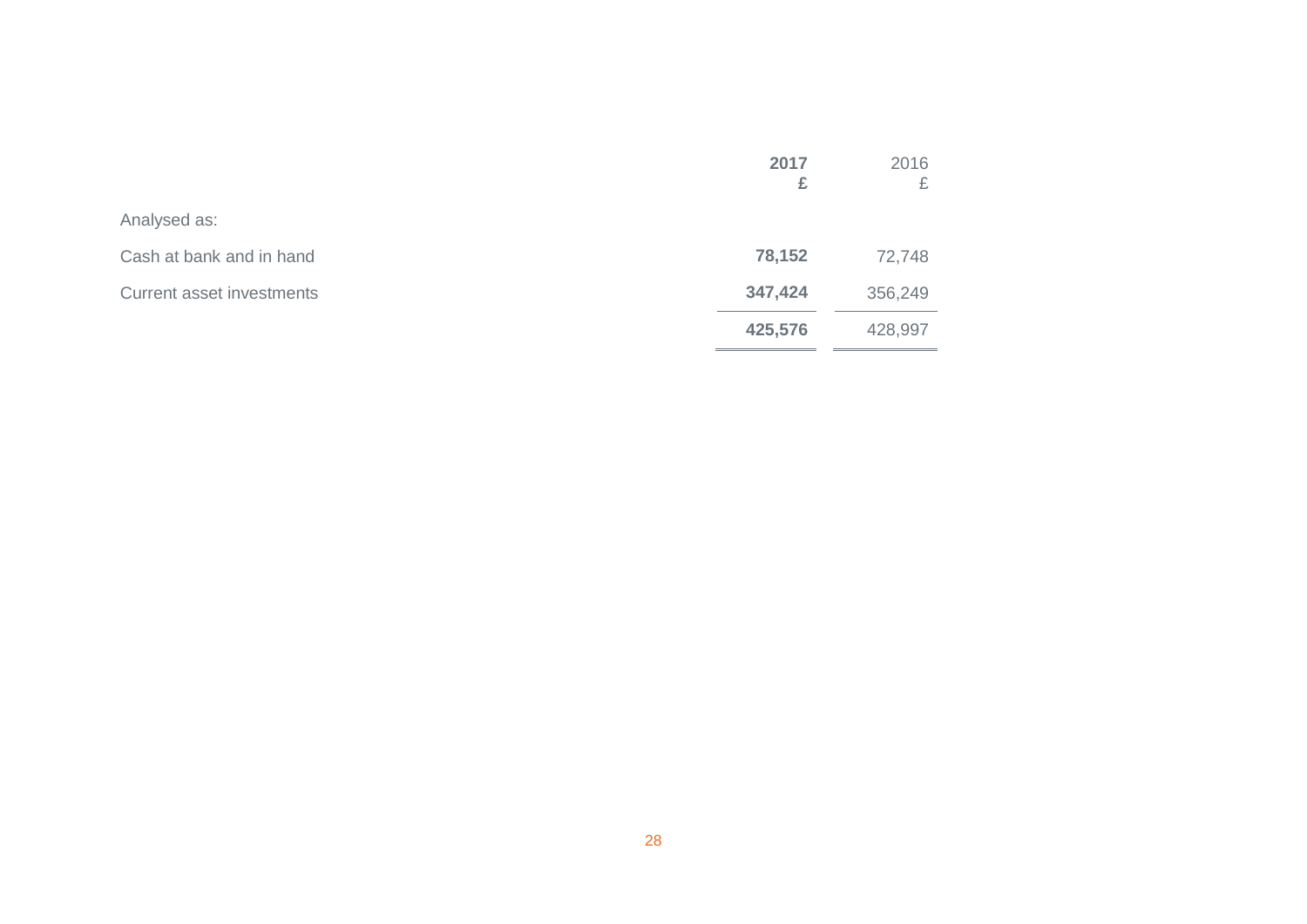# NOTES TO THE FINANCIAL STATEMENTS

#### 1. Accounting policies

#### a) Basis of preparation

The financial statements have been prepared in accordance with Accounting and Reporting by Charities: Statement of Recommended Practice applicable to charities in preparing their accounts in accordance with the Financial Reporting Standard applicable in the UK and Republic of Ireland (FRS 102) (effective 1 January 2015) - (Charities SORP (FRS 102)), the Financial Reporting Standard applicable in the UK and Republic of Ireland (FRS 102) and the Companies Act 2006.

The Society of College, National and University Libraries meets the definition of a public benefit entity under FRS 102. Assets and liabilities are initially recognised at historical cost or transaction value unless otherwise stated in the relevant accounting policy notes.

#### b) Going concern basis of accounting

The accounts have been prepared on the assumption that the charity is able to continue as a going concern, which the trustees consider appropriate having regard to the current level of unrestricted reserves. There are no material uncertainties about the charity's ability to continue as a going concern.

#### c) Income

Income is recognised when the charity has entitlement to the funds, any performance conditions attached to the items of income have been met, it is probable that the income will be received and the amount can be measured reliably.

Income from donations is received by way of membership subscriptions and is included in full in the statement of financial activities when receivable.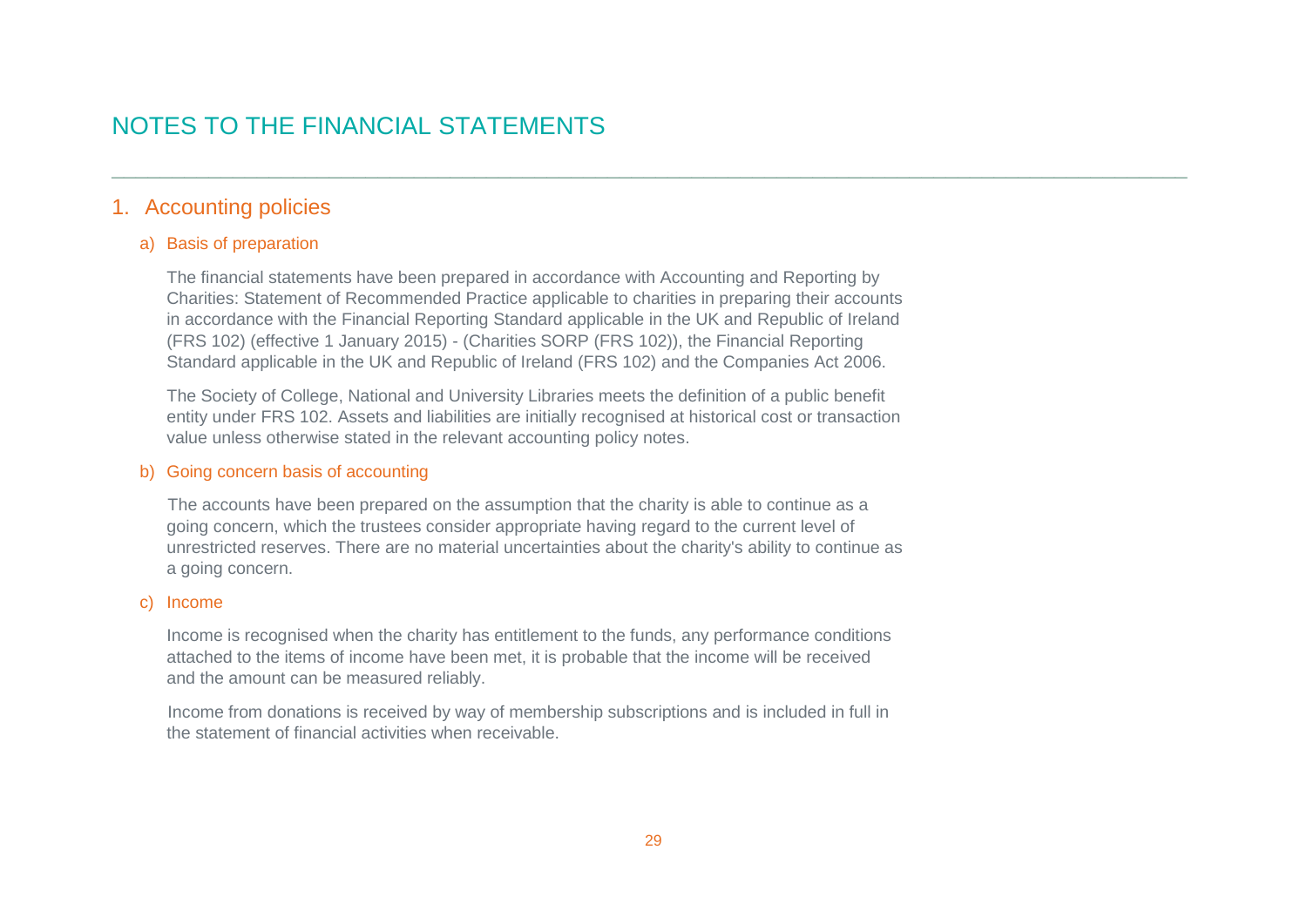Credit is taken for subscriptions in the year for which they are payable. Where a member wishes to terminate their subscription then notice must be given before the summer conference in the year prior to the termination of membership.

Any income arising from conferences and meetings, sponsorship, sales of publications, working papers or newsletters, and recharges of staff time to regional collaborations is recognised once invoiced, unless it relates to a future event in which case it is deferred.

#### d) Interest receivable

Interest on funds held on deposit is included when receivable and the amount can be measured reliably by the charity: this is normally upon notification of the interest paid or payable by the bank.

#### e) Funds accounting

Unrestricted funds are available to spend on activities that further any of the purposes of the charity. Designated funds are unrestricted funds of the charity which the trustees have decided at their discretion to set aside to use for a specific purpose.

#### f) Expenditure and irrecoverable VAT

Expenditure is recognised once there is a legal or constructive obligation to make a payment to a third party, it is probable that settlement will be required and the amount of the obligation can be measured reliably.

Irrecoverable VAT is charged as a cost against the activity for which the expenditure was incurred.

#### g) Allocation of governance and support costs

Governance and support costs are those functions that assist the work of the charity but do not directly undertake charitable activities. These costs have been allocated between charitable activities on the following basis, which is an estimate of the resource usage of each activity: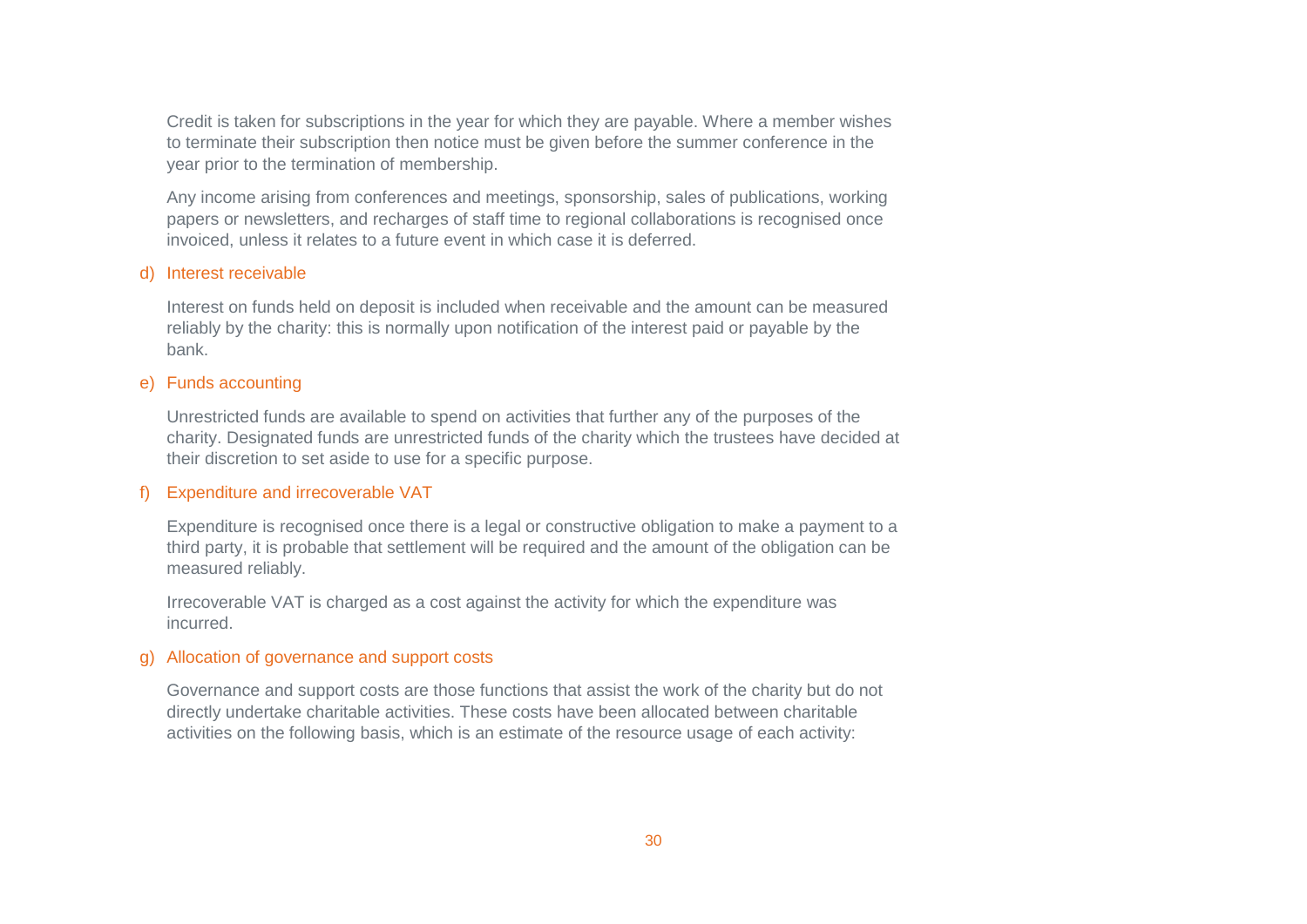| Membership services                        | 31.6%    |
|--------------------------------------------|----------|
| Events programme                           | 31.6%    |
| Partnership working, advocacy and lobbying | 26.3%    |
| Communications with members                | $10.5\%$ |

#### h) Tangible fixed assets

Depreciation is provided at rates calculated to write down the cost of each asset to its estimated residual value over its expected useful life. The depreciation rates in use are as follows:

| Leasehold improvements           | 5 years straight line |
|----------------------------------|-----------------------|
| Furniture, fixtures and fittings | 20% reducing balance  |
| Computer equipment               | 3 years straight line |

Items of equipment are capitalised where the purchase price exceeds £1,000.

#### i) Debtors

Trade and other debtors are recognised at the settlement amount due after any trade discount offered. Prepayments are valued at the amount prepaid net of any trade discounts due.

#### i) Current asset investments

Current asset investments consist of cash held on deposit in interest bearing accounts. Such investments are measured at their fair value.

#### k) Cash at bank and in hand

Cash at bank and cash in hand includes cash and short term highly liquid investments with a short maturity of three months or less from the date of acquisition or opening of the deposit or similar account.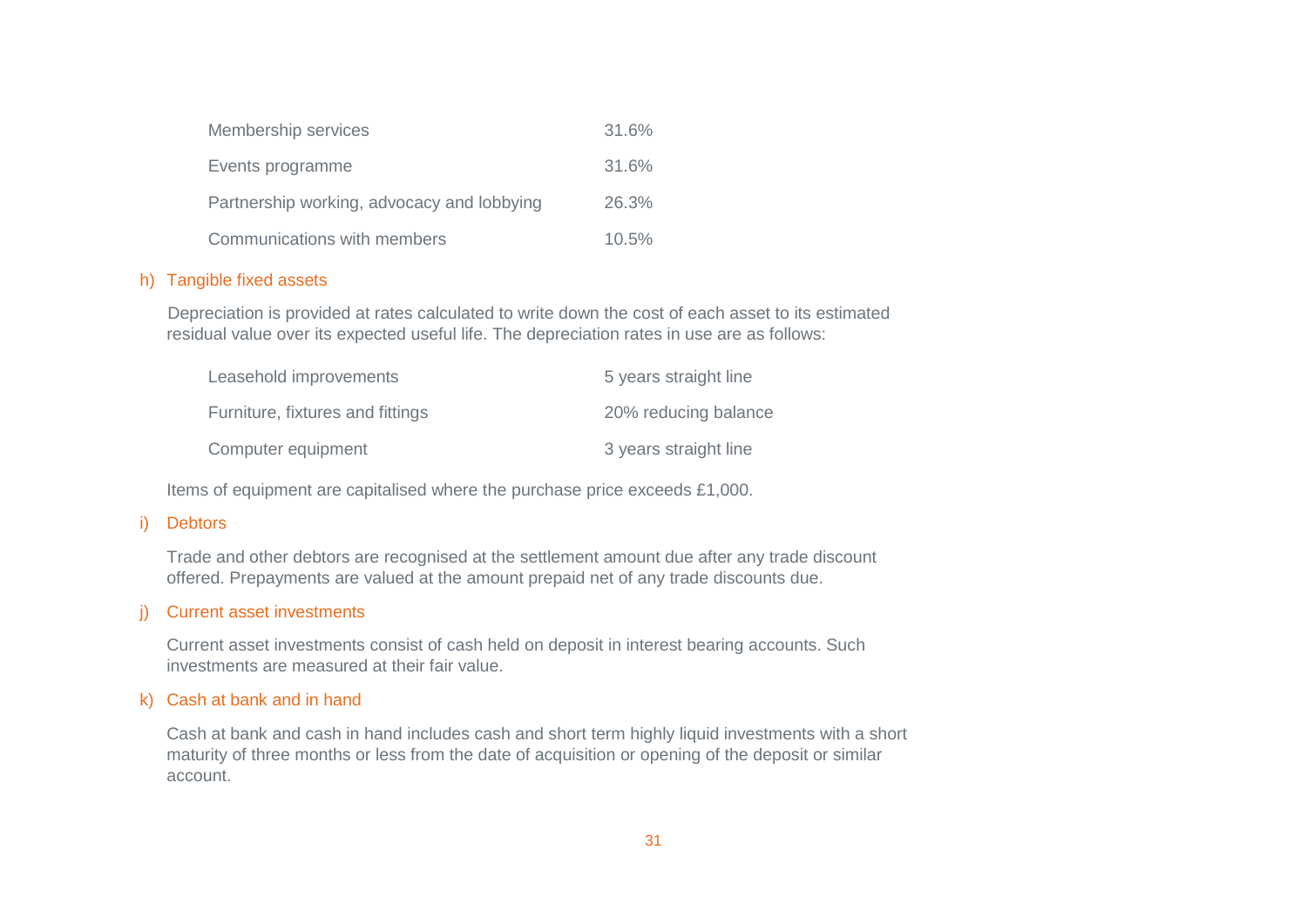#### l) Creditors

Creditors and provisions are recognised where the charity has a present obligation resulting from a past event that will probably result in the transfer of funds to a third party and the amount due to settle the obligation can be measured or estimated reliably. Creditors and provisions are normally recognised at their settlement amount after allowing for any trade discounts due.

#### m) Financial instruments

The charity only has financial assets and financial liabilities of a kind that qualify as basic financial instruments. Basic financial instruments are initially recognised at transaction value and subsequently measured at their settlement value.

#### n) Pension costs

The charitable company contributes to two multi-employer defined benefit pension schemes (the Universities Superannuation Scheme and the Superannuation Arrangements of the University of London). The assets of the schemes are held separately from those of the charitable company in independently administered funds. The charitable company is not contractually liable for any share of the schemes' deficits, therefore the schemes are accounted for as defined contribution schemes. The pension cost charge represents contributions payable under the schemes by the charitable company to the funds. The charitable company has no liability under the schemes other than for the payment of those contributions. The contributions made for the accounting period are treated as an expense and were £36,442 in 2017 (2016: £41,391).

#### o) Operating lease commitments

Rentals payable under operating leases, where substantially all the risks and rewards of ownership remain with the lessor, are charged to the statement of financial activities on a straight line basis over the minimum lease term.

#### p) Regional consortia

As of 6 June 2017, the regional consortia were incorporated as branches of SCONUL. Funds held on behalf of regional consortia at 6 June 2017 were donated to SCONUL. Regional consortia income and expenditure will be reported within the SCONUL accounts and held in designated funds.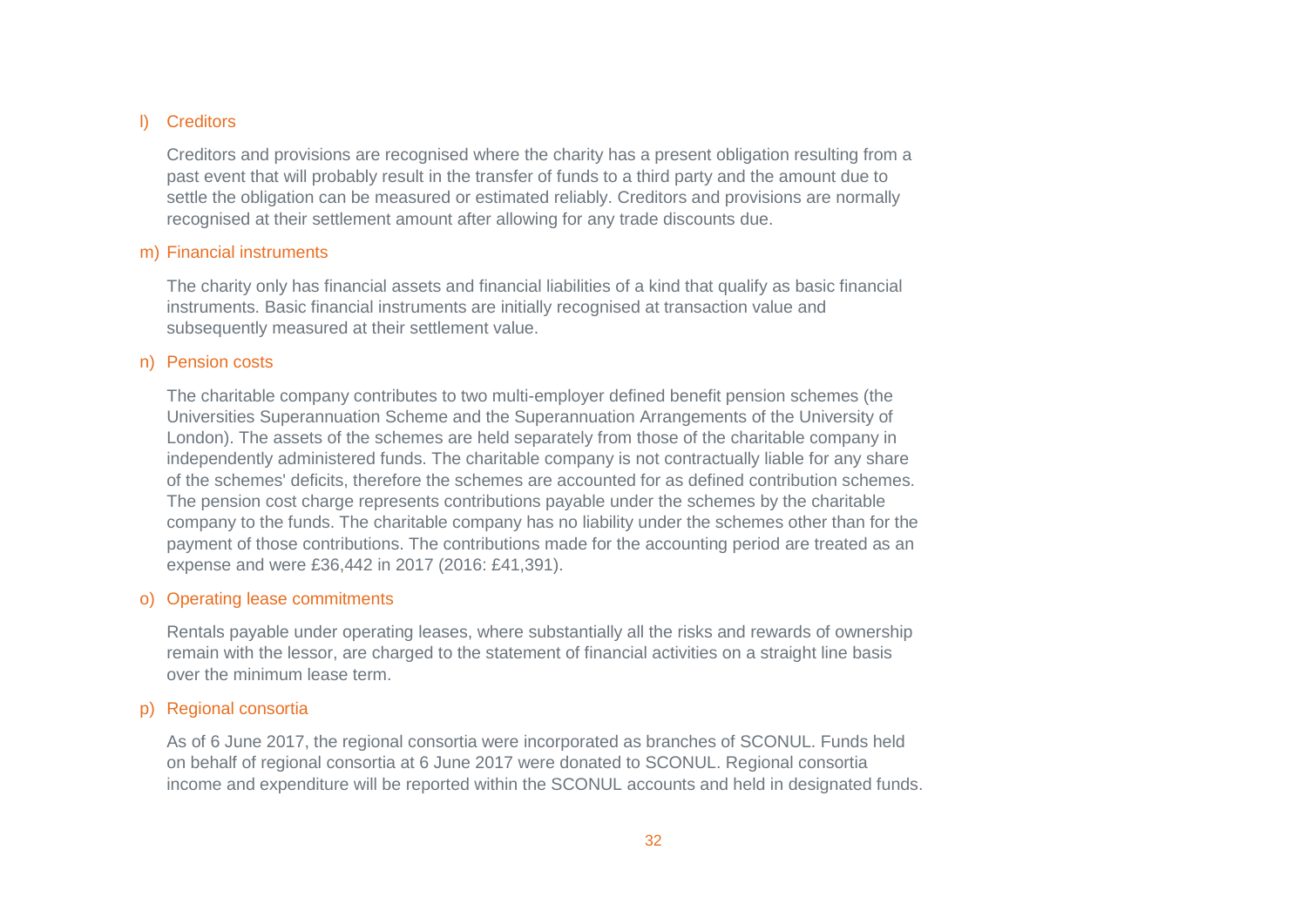# 2. Expenditure

|                                               | Membership<br>services | Event<br>programme | Partnership<br>working,<br>advocacy<br>and<br>lobbying | Communications<br>and best<br>practice sharing<br>with members | Regional<br>collaborations | Governance<br>and support<br>costs | 2017    | 2016    |
|-----------------------------------------------|------------------------|--------------------|--------------------------------------------------------|----------------------------------------------------------------|----------------------------|------------------------------------|---------|---------|
|                                               | £                      | £                  | £                                                      | £                                                              | £                          | £                                  | £       | £       |
|                                               |                        |                    |                                                        |                                                                |                            |                                    |         |         |
| Direct costs                                  | 24,396                 | 67,055             | 25,800                                                 | 9,643                                                          | 26,298                     |                                    | 153,192 | 118,653 |
| IT and website hosting                        | 3,474                  | 229                | 233                                                    | 233                                                            | 1,174                      | 10,586                             | 15,929  | 18,248  |
| Staff costs (note 4)                          | 35,367                 | 56,633             | 33,796                                                 | 33,766                                                         | 50,249                     | 62,627                             | 272,438 | 295,347 |
| Recruitment and training                      |                        |                    |                                                        |                                                                | ٠                          | 1,145                              | 1,145   | 1,512   |
| Premises costs                                |                        |                    |                                                        |                                                                | -                          | 30,587                             | 30,587  | 31,041  |
| Insurance                                     |                        |                    |                                                        |                                                                |                            | 1,120                              | 1,120   | 1,155   |
| Fees and subscriptions                        |                        |                    |                                                        |                                                                |                            | 6,934                              | 6,934   | 6,201   |
| Office costs                                  |                        |                    |                                                        |                                                                | ä,                         | 13,276                             | 13,276  | 11,386  |
| Legal and professional                        |                        |                    |                                                        |                                                                |                            | 13,694                             | 13,694  | 11,452  |
| <b>Executive board costs</b>                  |                        |                    |                                                        |                                                                | ä,                         | 5,975                              | 5,975   | 8,203   |
| Audit and accountancy                         |                        |                    |                                                        |                                                                |                            | 7,194                              | 7,194   | 6,840   |
| Bank charges                                  |                        |                    |                                                        |                                                                |                            | 49                                 | 49      | 23      |
| Bad debt expense                              |                        |                    |                                                        |                                                                |                            | 2,180                              | 2,180   |         |
| Depreciation                                  |                        |                    |                                                        |                                                                |                            | 761                                | 761     | 1,828   |
| Sub-total                                     | 63,237                 | 123,917            | 59,829                                                 | 43,642                                                         | 77,721                     | 156,128                            | 524,474 | 511,889 |
| Allocation of governance and<br>support costs | 49,304                 | 49,304             | 41,086                                                 | 16,434                                                         |                            | (156, 128)                         |         |         |
| <b>Total expenditure</b>                      | 112,541                | 173,221            | 100,915                                                | 60,076                                                         | 77,721                     |                                    | 524,474 | 511,889 |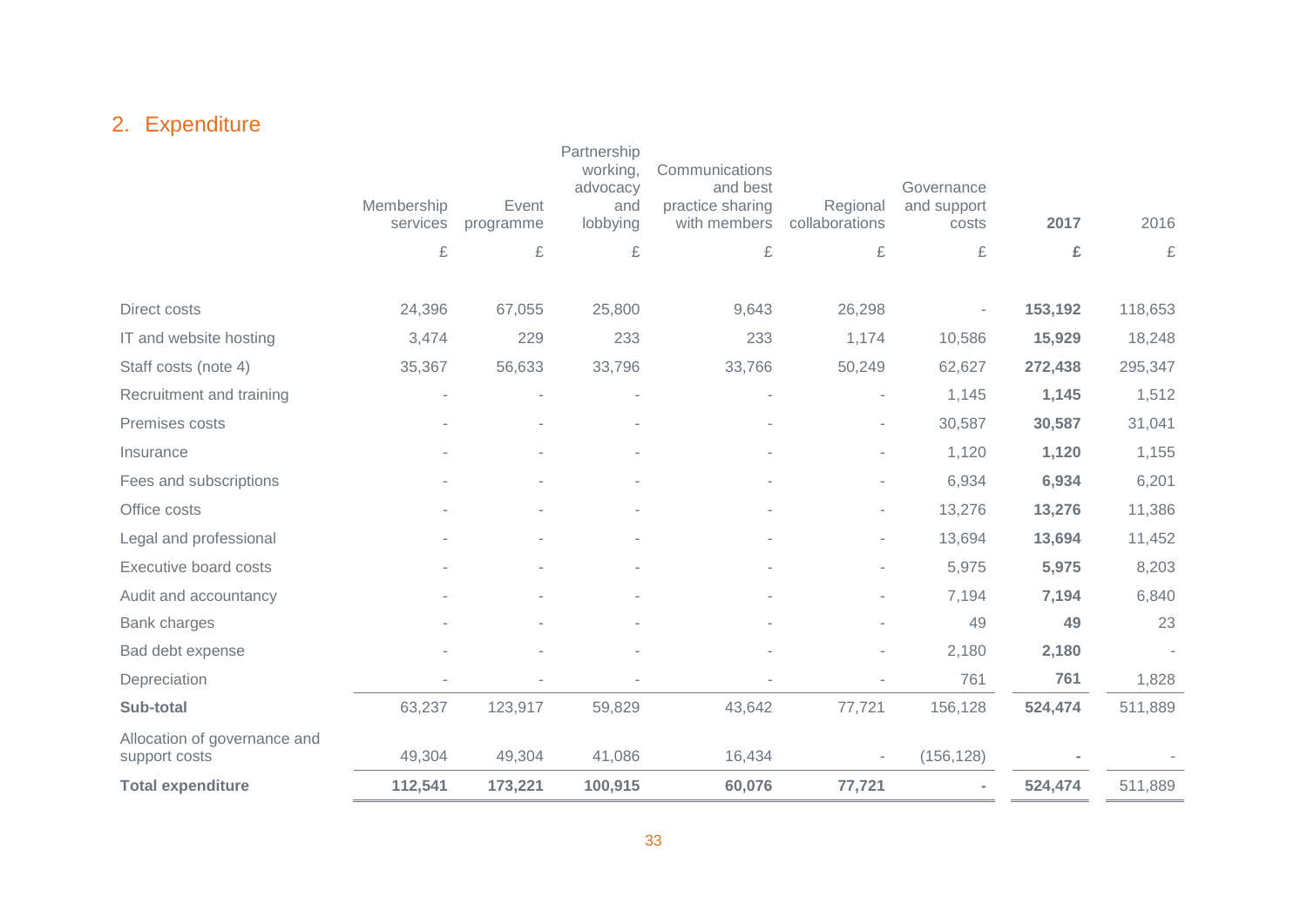## 3. Net movement in funds

This is stated after charging:

|                                                 | 2017<br>£  | 2016<br>£  |
|-------------------------------------------------|------------|------------|
| Depreciation                                    | 761        | 1,828      |
| Trustees' remuneration                          | <b>Nil</b> | <b>Nil</b> |
| Trustees' reimbursed expenses                   | 6,002      | 7,352      |
| Auditors' remuneration:                         |            |            |
| Statutory audit (including VAT)<br>$\bullet$    | 5,740      | 5,565      |
| Non audit services (including VAT)<br>$\bullet$ | 1,454      | 1,275      |

Trustees' reimbursed expenses relate to payments to 15 trustees (2016: 14) for travel and subsistence expenses for attending strategy group and board meetings.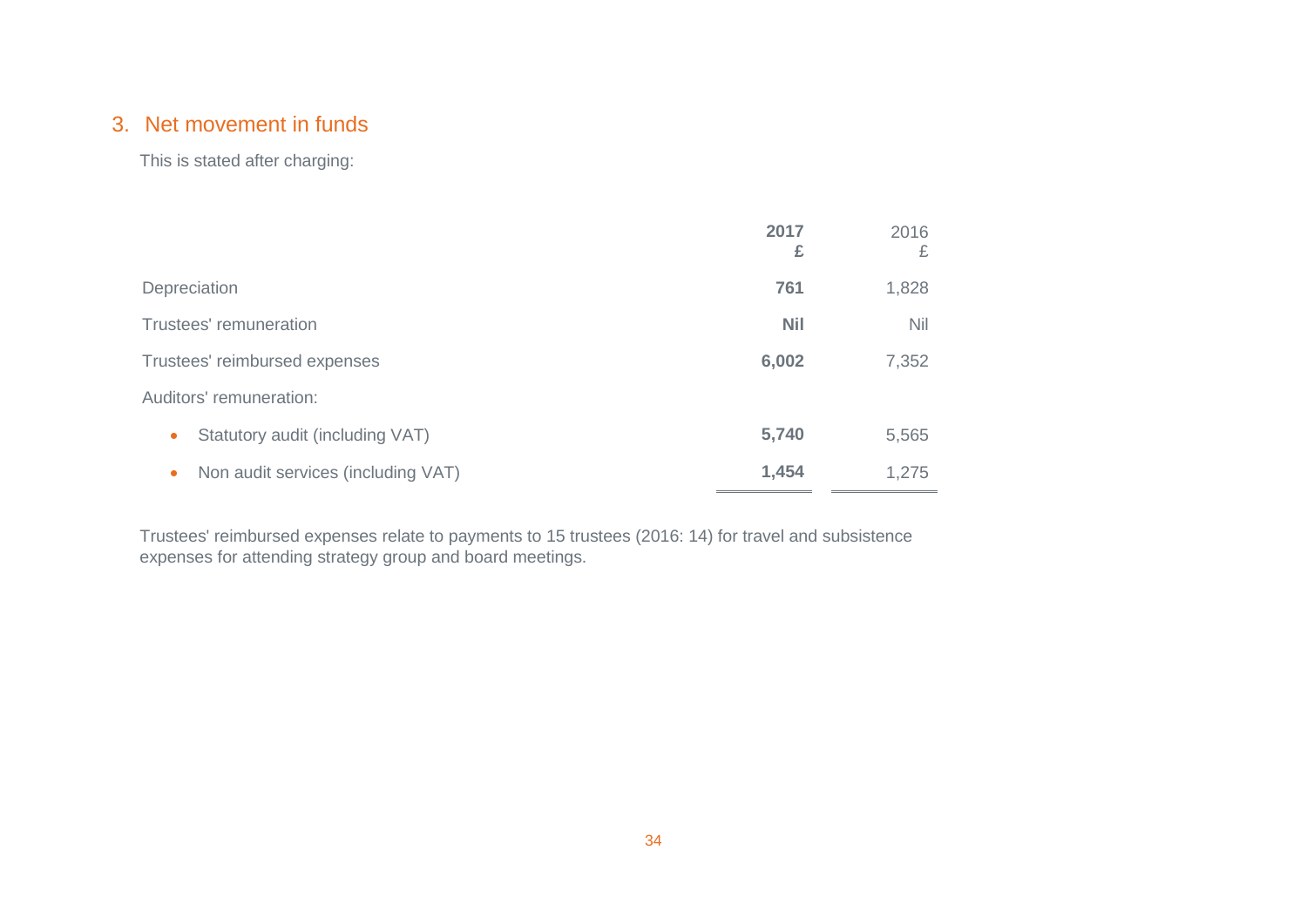#### 4. Staff costs and numbers

Staff costs were as follows:

|                       | 2017<br>£ | 2016<br>£ |
|-----------------------|-----------|-----------|
| Salaries and wages    | 215,512   | 231,066   |
| Social security costs | 20,484    | 22,890    |
| Pension costs         | 36,442    | 41,391    |
|                       | 272,438   | 295,347   |

The key management personnel of the charity comprise the trustees and the Executive Director. The total employee benefits of the key management personnel of the charity were £107,808 (2016: £106,937).

One employee earned between £80,000 and £90,000 in the year (2016: one), excluding employer pension contributions.

The average head count during the reporting period was 7 (2016: 8). The average number of full time equivalent employees during the year was as follows:

|                                                    | 2017<br>No. | 2016<br>No. |
|----------------------------------------------------|-------------|-------------|
| Average number of employees (full-time equivalent) | 5.20        | 5.70        |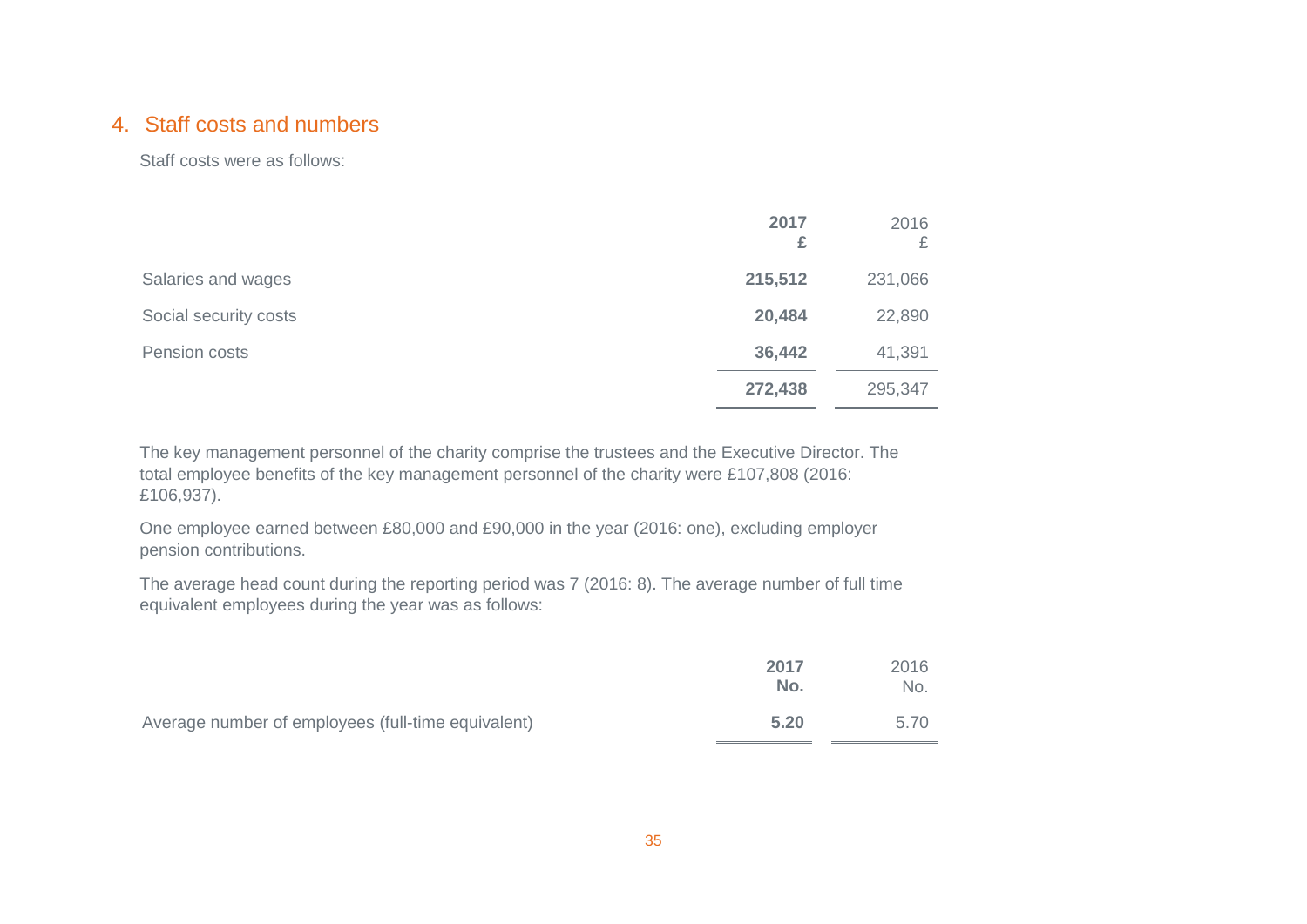## 5. Taxation

The charity is exempt from corporation tax as all its income is charitable and is applied for charitable purposes.

# 6. Tangible fixed assets

|                     | Leasehold<br>improvements<br>£ | Furniture,<br>fixtures<br>and fittings<br>£ | Computer<br>equipment<br>£ | <b>Total</b><br>£ |
|---------------------|--------------------------------|---------------------------------------------|----------------------------|-------------------|
| <b>Cost</b>         |                                |                                             |                            |                   |
| At 1 January 2017   | 102,302                        | 40,345                                      | 5,105                      | 147,752           |
| <b>Additions</b>    |                                |                                             |                            |                   |
| At 31 December 2017 | 102,302                        | 40,345                                      | 5,105                      | 147,752           |
| <b>Depreciation</b> |                                |                                             |                            |                   |
| At 1 January 2017   | 102,302                        | 36,542                                      | 5,105                      | 143,949           |
| Charge for the year |                                | 761                                         |                            | 761               |
| At 31 December 2017 | 102,302                        | 37,303                                      | 5,105                      | 144,710           |
| Net book value      |                                |                                             |                            |                   |
| At 31 December 2017 |                                | 3,042                                       |                            | 3,042             |
| At 31 December 2016 |                                | 3,803                                       |                            | 3,803             |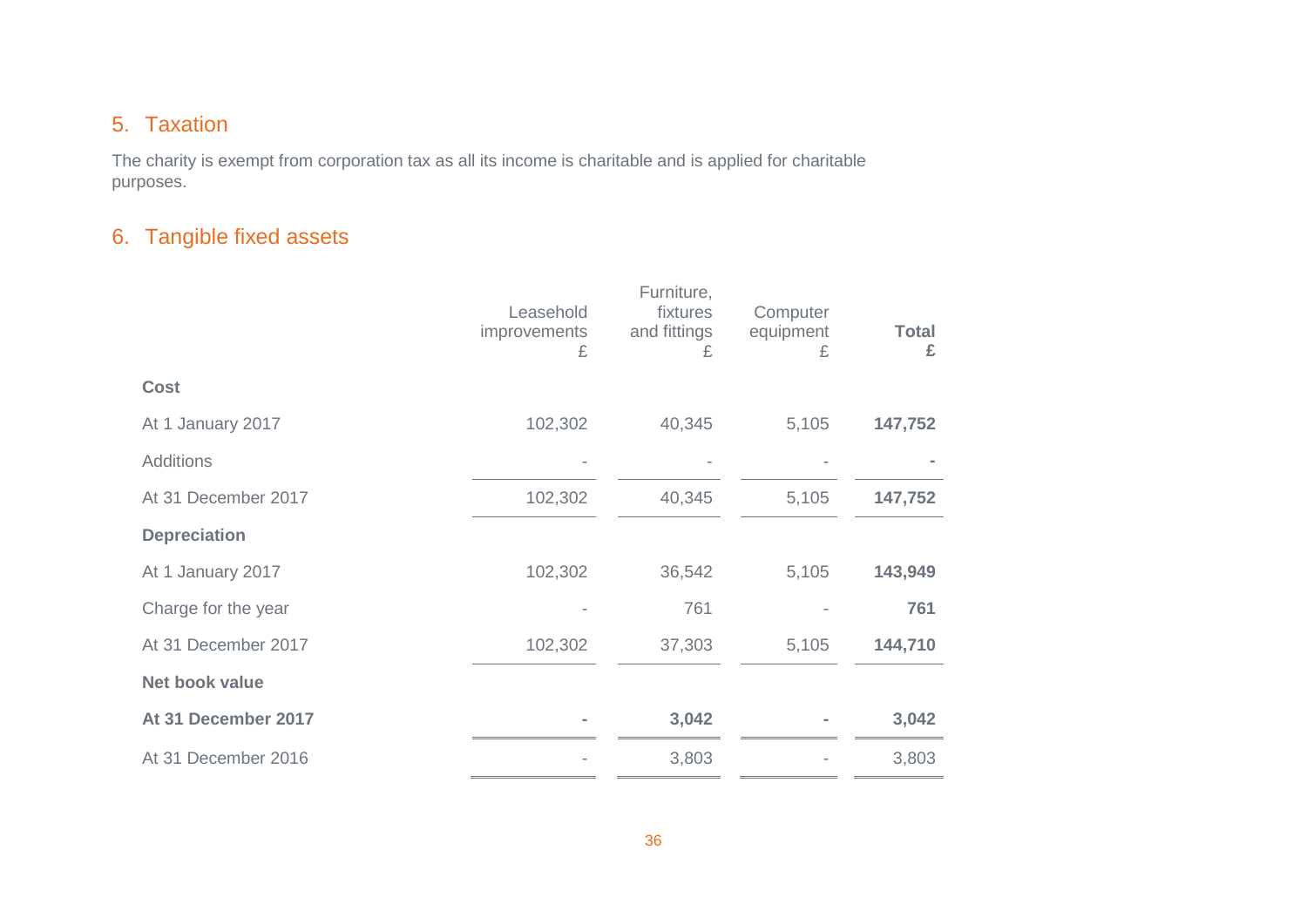# 7. Debtors

|                                        | 2017<br>£ | 2016<br>£ |
|----------------------------------------|-----------|-----------|
| Trade debtors                          | 4,410     | 7,671     |
| Prepayments                            | 11,362    | 4,990     |
|                                        | 15,772    | 12,661    |
| 8. Current asset investments           |           |           |
|                                        | 2017<br>£ | 2016<br>£ |
| The Charities Official Investment Fund | 347,424   | 356,249   |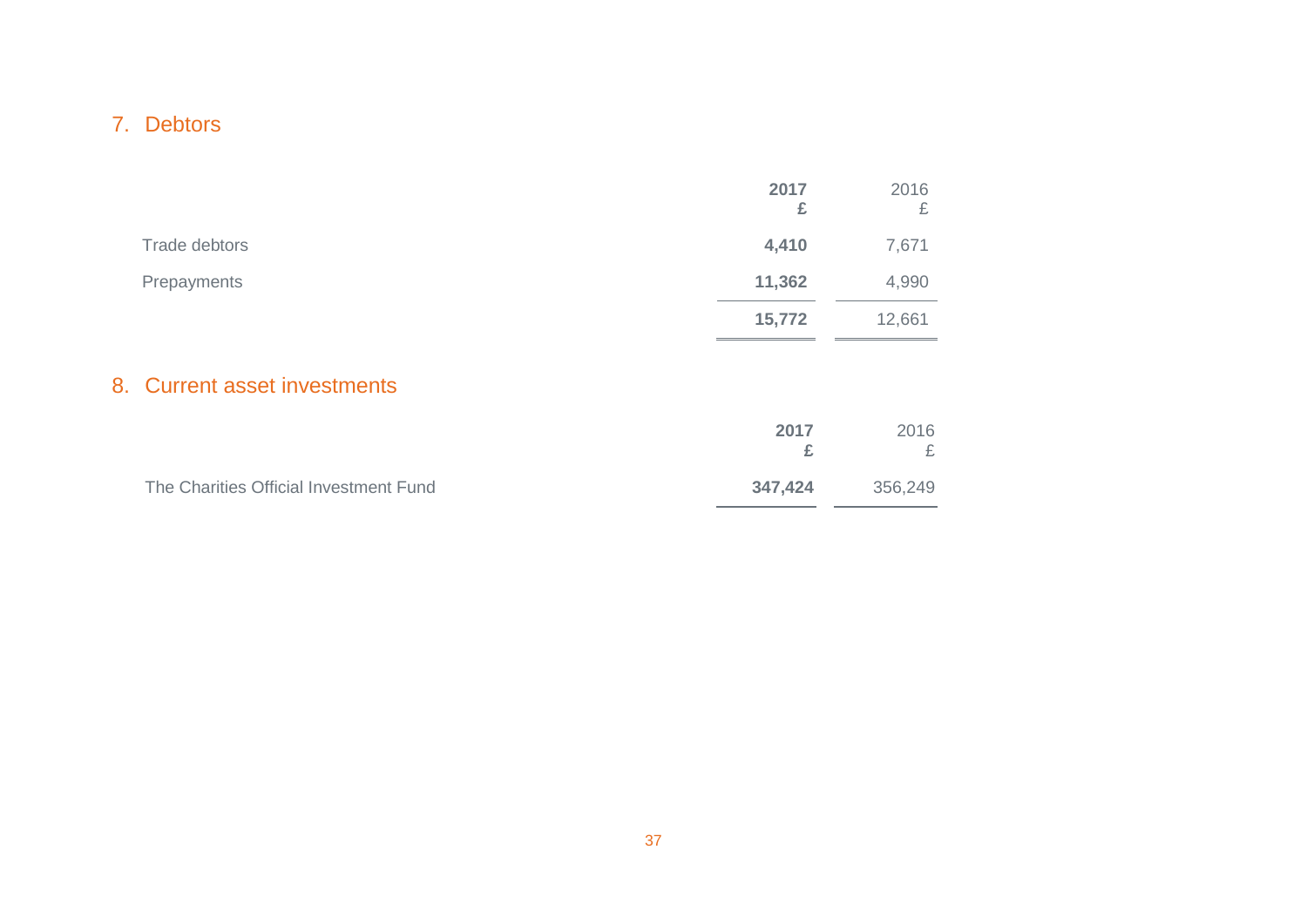# 9. Creditors: amounts due within 1 year

|                                                 | 2017<br>£ | 2016<br>£ |
|-------------------------------------------------|-----------|-----------|
| <b>Trade creditors</b>                          | 36,237    | 64,264    |
| Accruals                                        | 13,695    | 11,610    |
| Funds held on behalf of Northern Collaboration  | $\equiv$  | 17,983    |
| Funds held on behalf of Mercian Collaboration   | $\equiv$  | 6,508     |
| Funds held on behalf of NOWAL                   | $\equiv$  | 53,704    |
| Funds held on behalf of Copyright for Knowledge | 1,288     | 1,840     |
| Other creditors                                 | 264       | 1,059     |
|                                                 | 51,484    | 156,968   |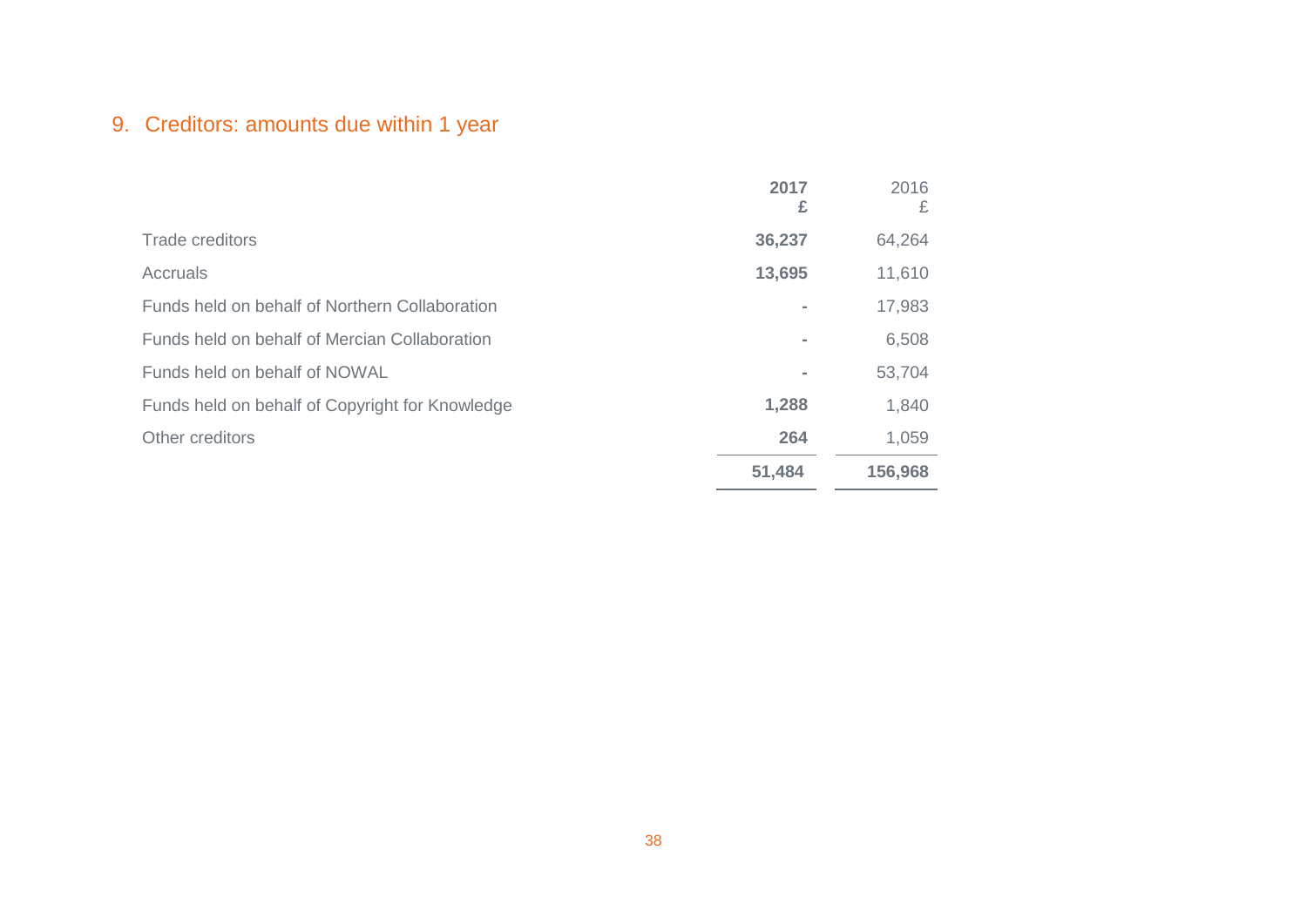# 10.Analysis of net assets between funds

|                                | Designated<br>funds<br>£ | General<br>funds<br>£ | <b>Total</b><br>funds<br>£ |
|--------------------------------|--------------------------|-----------------------|----------------------------|
| Tangible fixed assets          | $\overline{\phantom{a}}$ | 3,042                 | 3,042                      |
| <b>Current assets</b>          | 83,131                   | 358,217               | 441,348                    |
| <b>Current liabilities</b>     | (4,231)                  | (47, 253)             | (51, 484)                  |
| Net assets at 31 December 2017 | 78,900                   | 314,006               | 392,906                    |

#### Prior year comparative

|                                | Designated<br>funds      | General<br>funds | <b>Total</b><br>funds |
|--------------------------------|--------------------------|------------------|-----------------------|
| Tangible fixed assets          | $\overline{\phantom{a}}$ | 3,803            | 3,803                 |
| <b>Current assets</b>          | $\overline{\phantom{a}}$ | 441,658          | 441,658               |
| <b>Current liabilities</b>     | $\overline{\phantom{a}}$ | (156,968)        | (156, 968)            |
| Net assets at 31 December 2016 | $\sim$                   | 288,493          | 288,493               |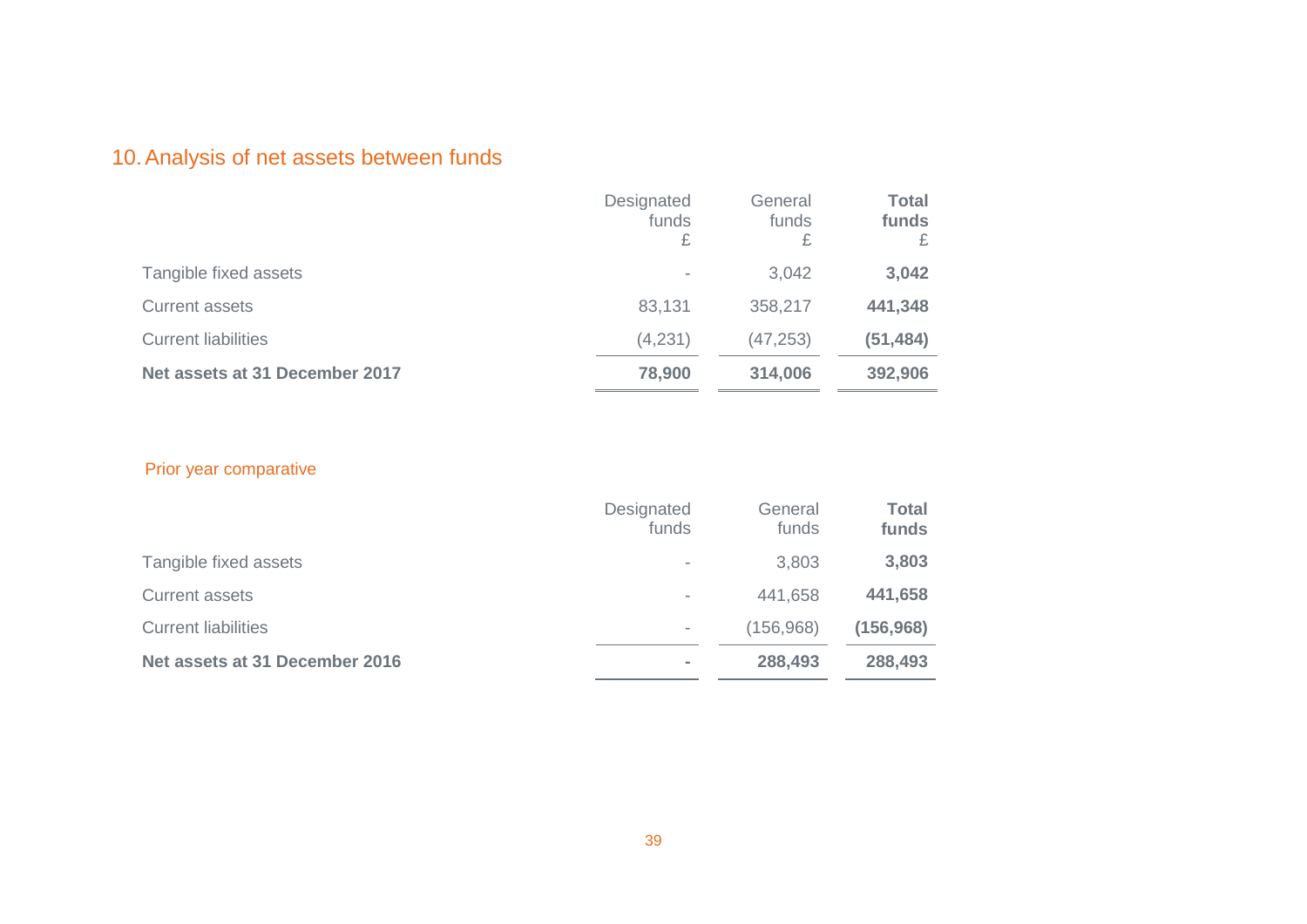## 11.Movements in funds

|                               | At<br>1 January          |             |                  |                       | At 31<br><b>December</b> |
|-------------------------------|--------------------------|-------------|------------------|-----------------------|--------------------------|
|                               | 2017<br>£                | Income<br>£ | Expenditure<br>£ | <b>Transfers</b><br>£ | 2017<br>£                |
| <b>Unrestricted funds</b>     |                          |             |                  |                       |                          |
| Designated funds:             |                          |             |                  |                       |                          |
| <b>Northern Collaboration</b> | $\overline{\phantom{0}}$ | 36,495      | (20, 750)        |                       | 15,745                   |
| <b>Mercian Collaboration</b>  | -                        | 15,792      | (7, 304)         |                       | 8,488                    |
| <b>NOWAL</b>                  | $\overline{\phantom{a}}$ | 85,994      | (31, 327)        |                       | 54,667                   |
| Total designated funds        | -                        | 138,281     | (59, 381)        |                       | 78,900                   |
| General funds                 | 288,493                  | 490,606     | (465, 093)       | ۰                     | 314,006                  |
| <b>Total funds</b>            | 288,493                  | 628,887     | (524, 474)       |                       | 392,906                  |

#### **Purposes of designated funds**

The designated funds have been set up for the purpose of ring-fencing funds held by each of the regional consortia.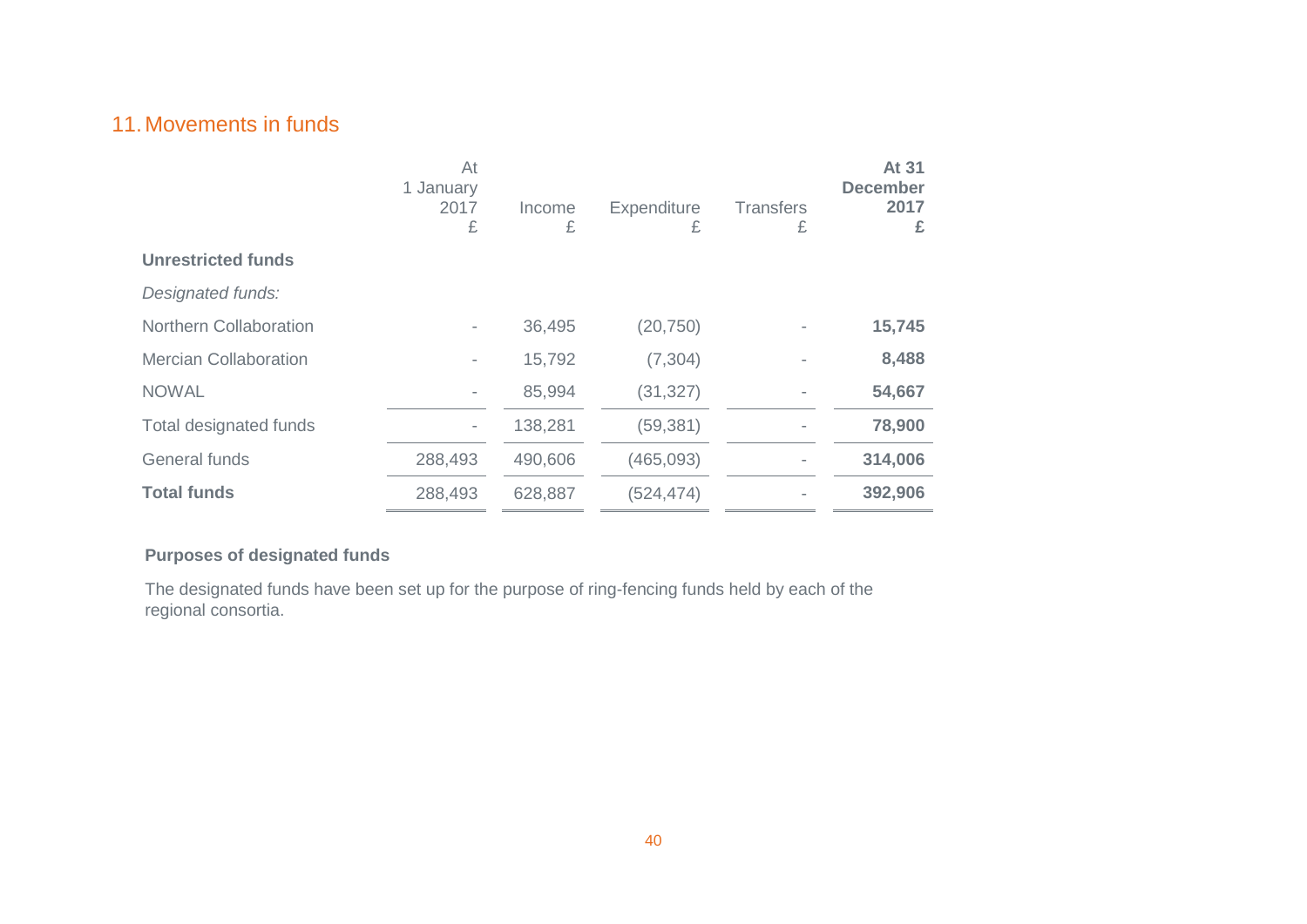#### Prior year comparative

|                           | At 1<br>January<br>2016<br>£ | Income<br>£              | Expenditure<br>£         | <b>Transfers</b><br>between<br>funds £ | <b>At 31</b><br><b>December</b><br>2016<br>£ |
|---------------------------|------------------------------|--------------------------|--------------------------|----------------------------------------|----------------------------------------------|
| <b>Unrestricted funds</b> |                              |                          |                          |                                        |                                              |
| Designated funds:         |                              |                          |                          |                                        |                                              |
| <b>INSPIRE</b> fund       | 4,858                        | $\,$                     | $\overline{\phantom{a}}$ | (4,858)                                |                                              |
| Total designated funds    | 4,858                        | $\overline{\phantom{a}}$ |                          | (4, 858)                               |                                              |
| General funds             | 250,920                      | 544,604                  | (511, 889)               | 4,858                                  | 288,493                                      |
| <b>Total funds</b>        | 255,778                      | 544,604                  | (511, 889)               |                                        | 288,493                                      |

#### **Purposes of designated funds**

INSPIRE is a UK-wide access and referral scheme to help library users to exploit collections beyond the library they belong to. This is no longer used; therefore all remaining designated funds have been transferred to general funds.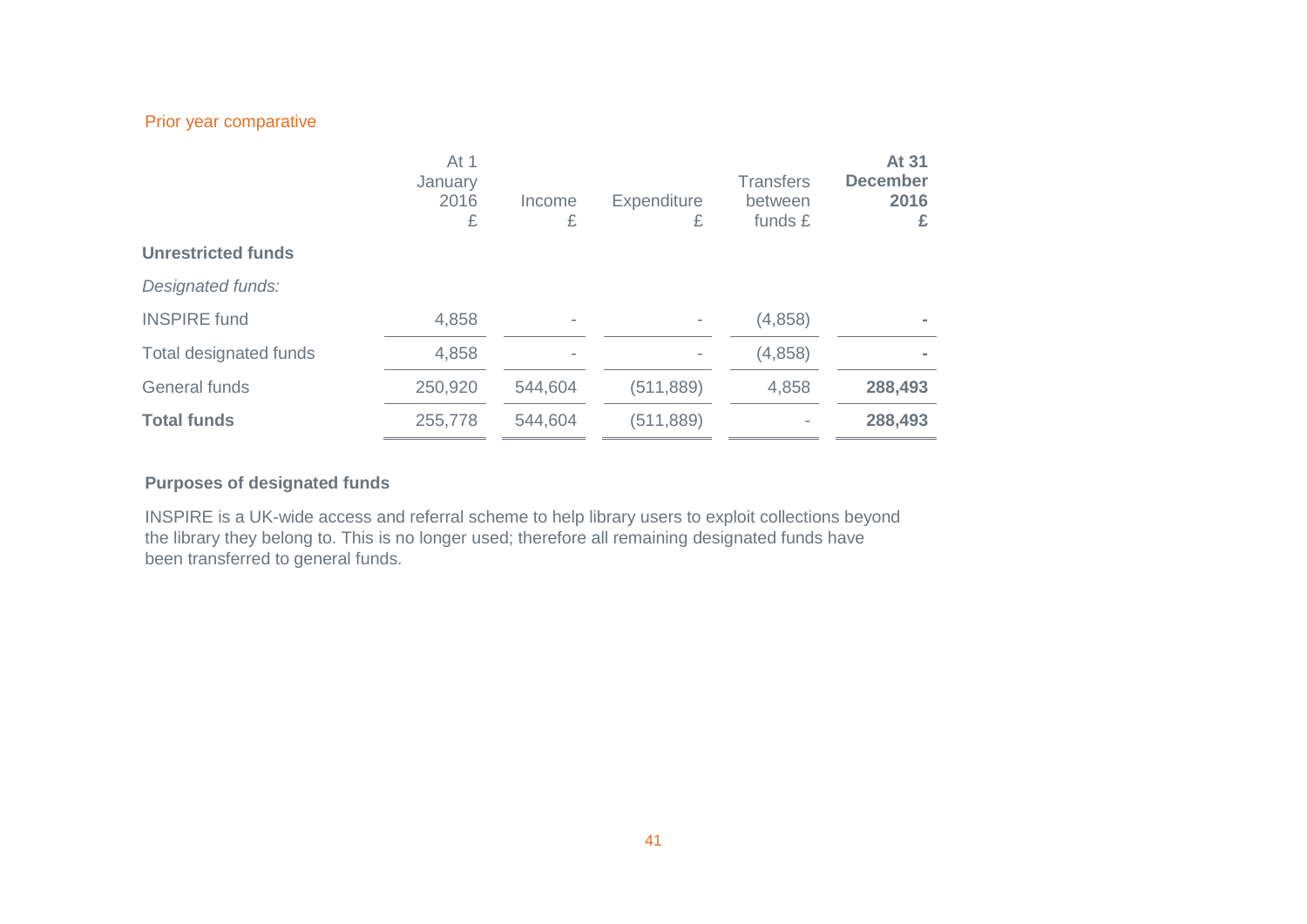## 12.Commitments under operating leases

At 31 December 2017 the charity had the following annual commitments under non-cancellable operating leases

|                          | 2017                              |                   | 2016                       |            |
|--------------------------|-----------------------------------|-------------------|----------------------------|------------|
|                          | <b>Land and</b><br>buildings<br>£ | <b>Other</b><br>£ | Land and<br>buildings<br>£ | Other<br>£ |
| Payments due:            |                                   |                   |                            |            |
| Within one year          | 5,812                             | 5,258             | 17,436                     | 5,306      |
| Within two to five years | $\equiv$                          | 21,031            | $\overline{\phantom{a}}$   | 6,299      |
|                          | 5,812                             | 26,289            | 17,436                     | 11,605     |

## 13.Related party transactions

There were no related party transactions in the current year. Caroline Taylor, SCONUL Chair of trustees, was the Chair of the Steering Group for Mercian Collaboration in 2016.